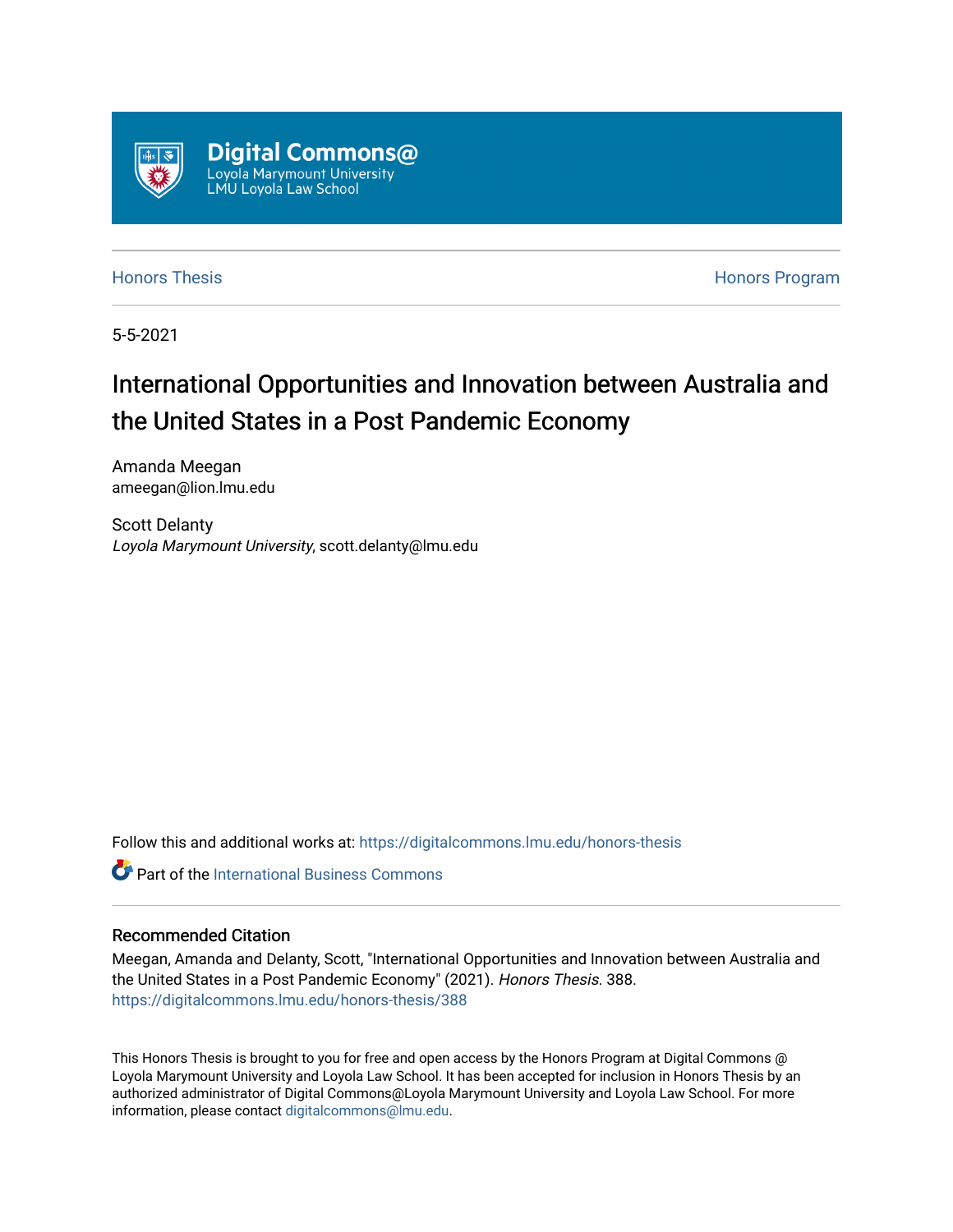

# **International Opportunities and Innovation between Australia and the United States** in a Post Pandemic Economy

A thesis submitted in partial satisfaction

of the requirements of the University Honors Program

of Loyola Marymount University

by

### **Amanda Meegan**

**May 5, 2021** 

Advised by Scott Delanty, College of Business Administration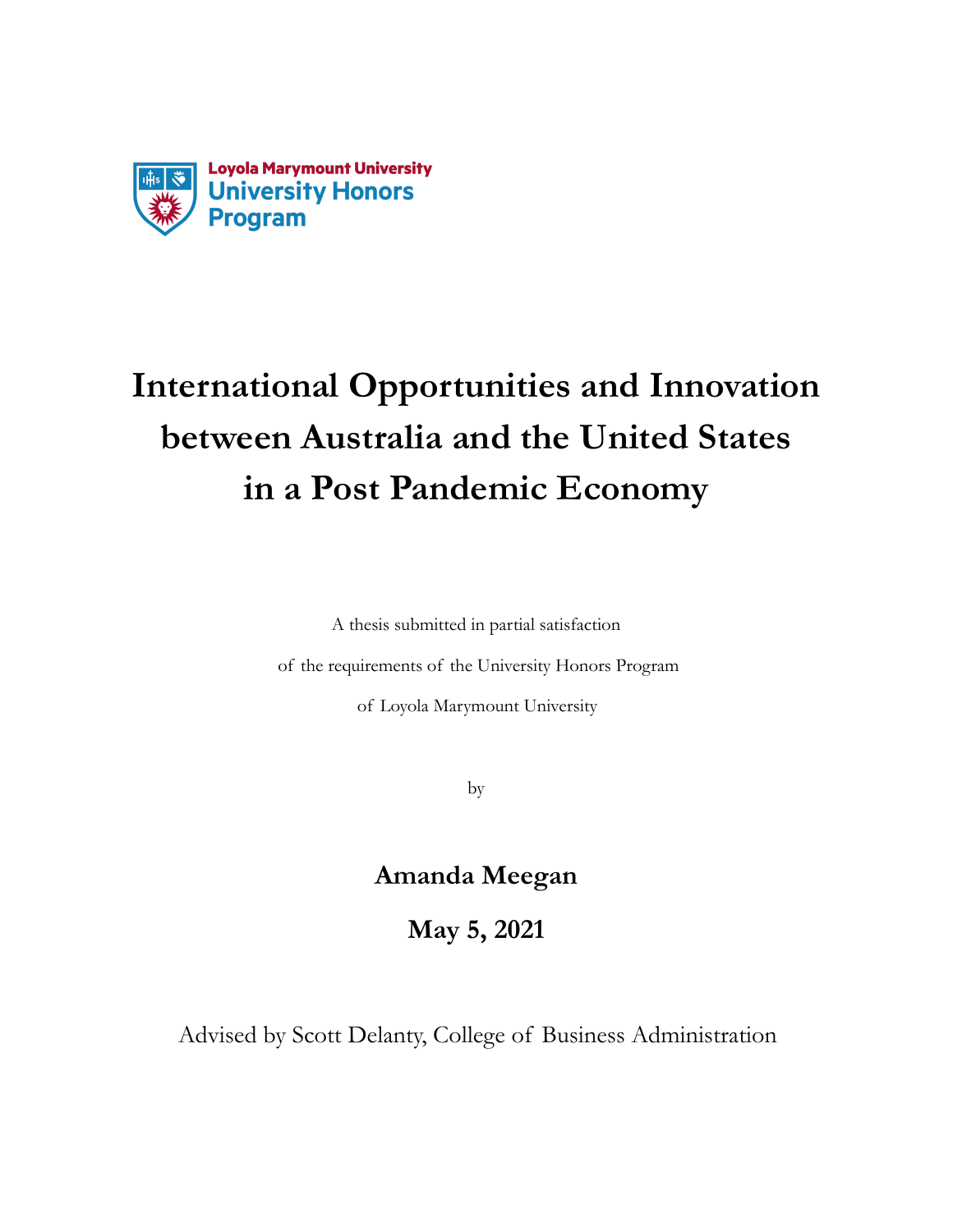## **"International Opportunities and Innovation between Australia and the United States in a Post Pandemic Economy"**

Amanda Meegan

Department of Marketing, College of Business Administration Scott Delanty

Faculty Mentor, Department of Accounting, College of Business Administration

#### **ABSTRACT**

A 15-hour flight and 7,500 miles of water separate these two countries, but innovative ideologies and opportunities unite them. Combined, the investment relationship between the US and Australia is worth more than \$1.14 trillion USD, about the size of Australia's entire GDP. It positions the United States as Australia's largest foreign direct investor. These two major players in the Asia Pacific Economy have forged an alliance that champions democracy and fortitude.

COVID-19, however, interrupted many investment opportunities across the Pacific. Both countries had to impose border restrictions and put many business processes on hold, forcing governments and industry alike to explore critical pathways toward recovery. This study examines how the dynamic investment relationship between the United States and Australia will spring forward following COVID-19, and what industries could most stimulate robust innovation in collaboration.

The intent of this paper is to transform research on U.S.-Australia relationships into innovative and actionable strategies for many timely opportunities, including critical minerals, energy, health, technology, defense, security and social/political/economic advances.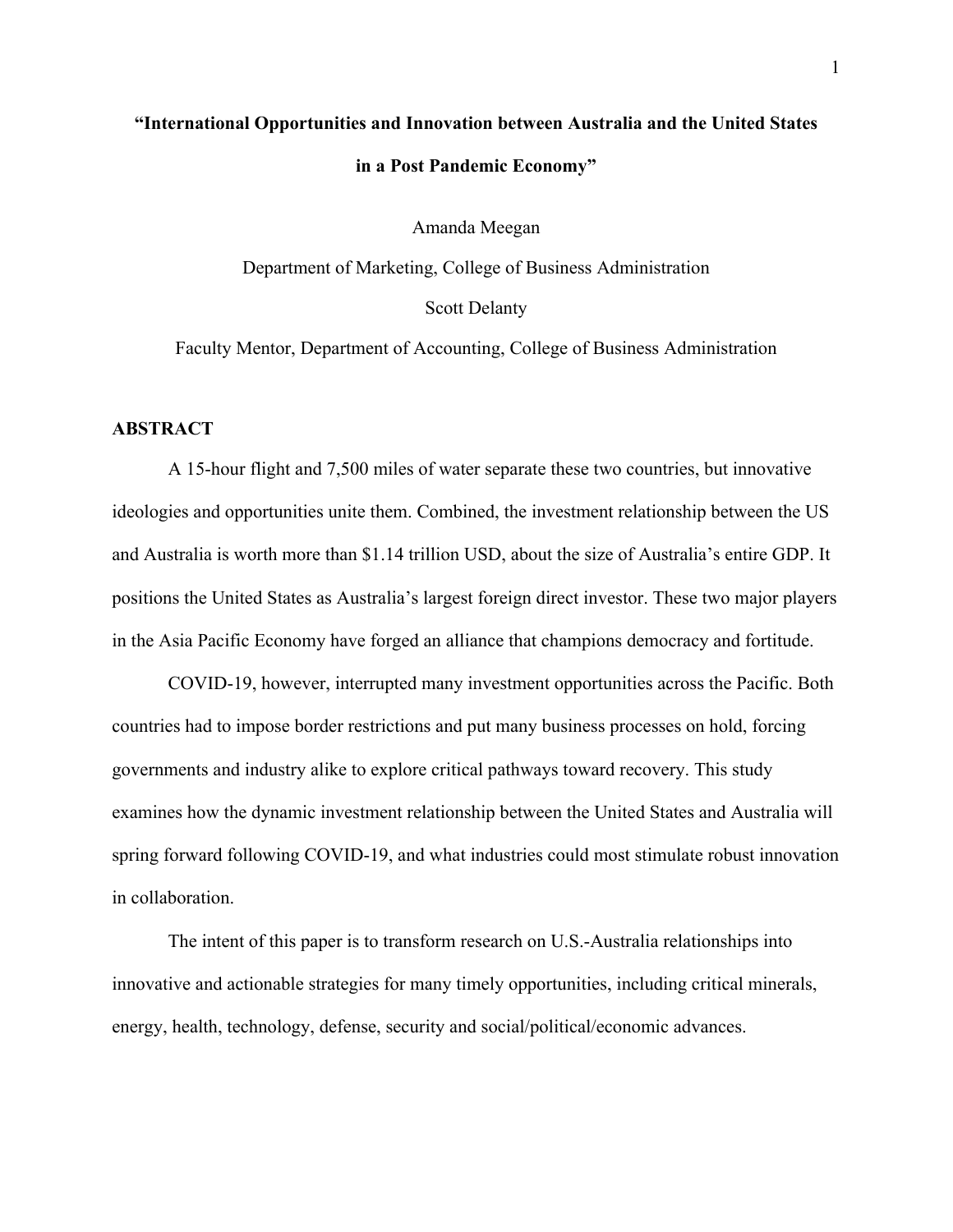#### **INTRODUCTION**

For 102 years, the United States and Australia have built robust diplomatic and economic relationships underpinned by shared democratic values, common interests, and cultural affinities (Dept. of State). As strong allies through several key World War II battles, they continued to build strong bilateral defense cooperation, acting as beacons for democracy in the Asia-Pacific region (State). With an intertwined history and an aligned future, the unique relationship between both English-speaking countries presents a solid foundation to pursue economic opportunities in moving from COVID-19 recovery to thriving world trade partners.

The U.S.-Australia relationship flourished with the rise of globalization. As both countries shared international trade and investment, each benefited from the resulting lucrative returns. While the U.S. is Australia's largest foreign direct investor, recent years have prompted each country to take a more nationalist economic approach. The Trump Administration in the United States championed its "America First" agenda, under which the president withdrew the U.S. from the Trans-Pacific Partnership (TPP) and renegotiated the agreements with Mexico and Canada (NAFTA and USMCA, respectively) and South Korea (KORUS) (BDI). The Trump administration also imposed tariffs on steel and aluminum, which set in motion a tariff spiral with China (BDI).

Trump's trade war with China even had implications for Australia's pre-pandemic booming economy. This was noticeably observed when the Reserve Bank of Australia decided to cut interest rates following the trade war. Philip Lowe, Governor of the Reserve Bank, said that "If the world interest rate changes, we have to change ours, too. If we don't, the exchange rate will appreciate, and it will have adverse consequences for our inflation and employment goals (NYT)." In pre-pandemic times, the exchange rate was about 67 Australian cents to 1 U.S. dollar. The onset of the pandemic, however, saw that rate appreciate to 78 Australian cents.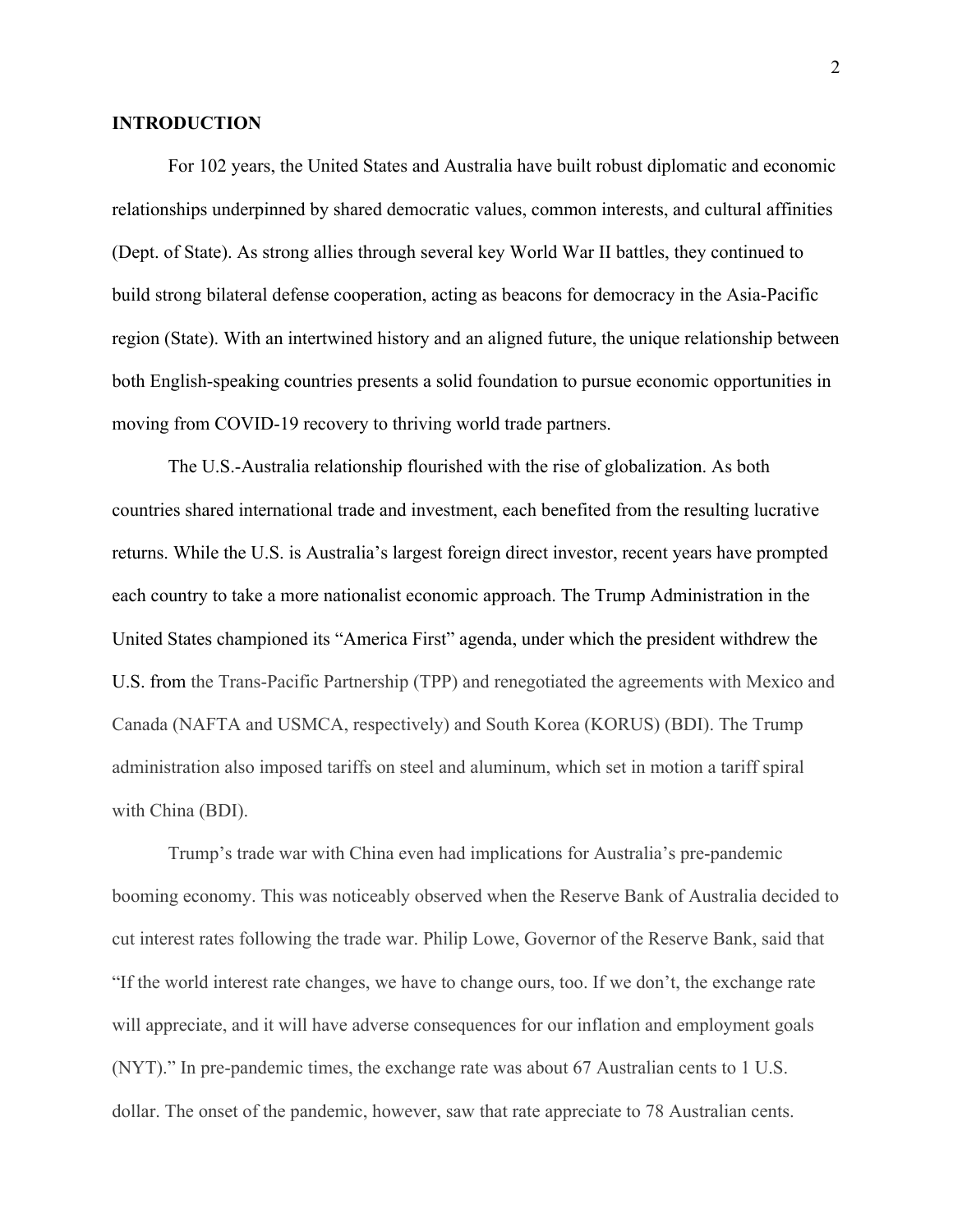The externalities imposed on Australia from the U.S.-China trade war are not unusual. Commenting on the effects of globalized markets, Mark Carney, the head of the Bank of England, noted that international linkages have risen dramatically over recent decades. He explained that the Bank of England's research indicates that increases in America's policy interest rate have twice the effect on foreign growth that they did back in the 1990s, even though America now makes up a smaller share of the global economy (NYT). Thus, Trump's and the U.S. Federal Reserve's actions, have direct repercussions on the growth of global markets and economies.

With the onset of the Coronavirus pandemic, Australia's Prime Minister Scott Morrison took action towards nationalistic policies for Australia. On March 28th, 2020, the Morrison government closed the border and implemented inward measures - attempting to keep coronavirus out and cash flows in. As a result, Australia has recorded 114 Covid-19 cases per 100,000 people since the start of the pandemic, according to the World Health Organization, compared with 8,548 per 100,000 in the U.S. As of mid-April 2021, the U.S. recorded 565,778 coronavirus related deaths, while Australia posted just 910.

The Morrison Government also boasted that their strategy would increase spending at home, thus diverting funds from leaving the country. Saul Eslake, an independent economist, noted that "The (Australian) ban on (outward) traveling has diverted around A\$45 billion (\$35 billion) into domestic discretionary spending or increased household saving. That's more than offsetting a A\$25 billion decline in spending in Australia by foreign visitors."1 However, a shuttered border to foreigners, one that even made it difficult for some citizens to return home, still came with consequences. It meant that a nation known for its reliance on migrant workers in

<sup>&</sup>lt;sup>1</sup> Heath, Michael. "Australia's Inward Turn Earns a Faster Rebound Than Expected."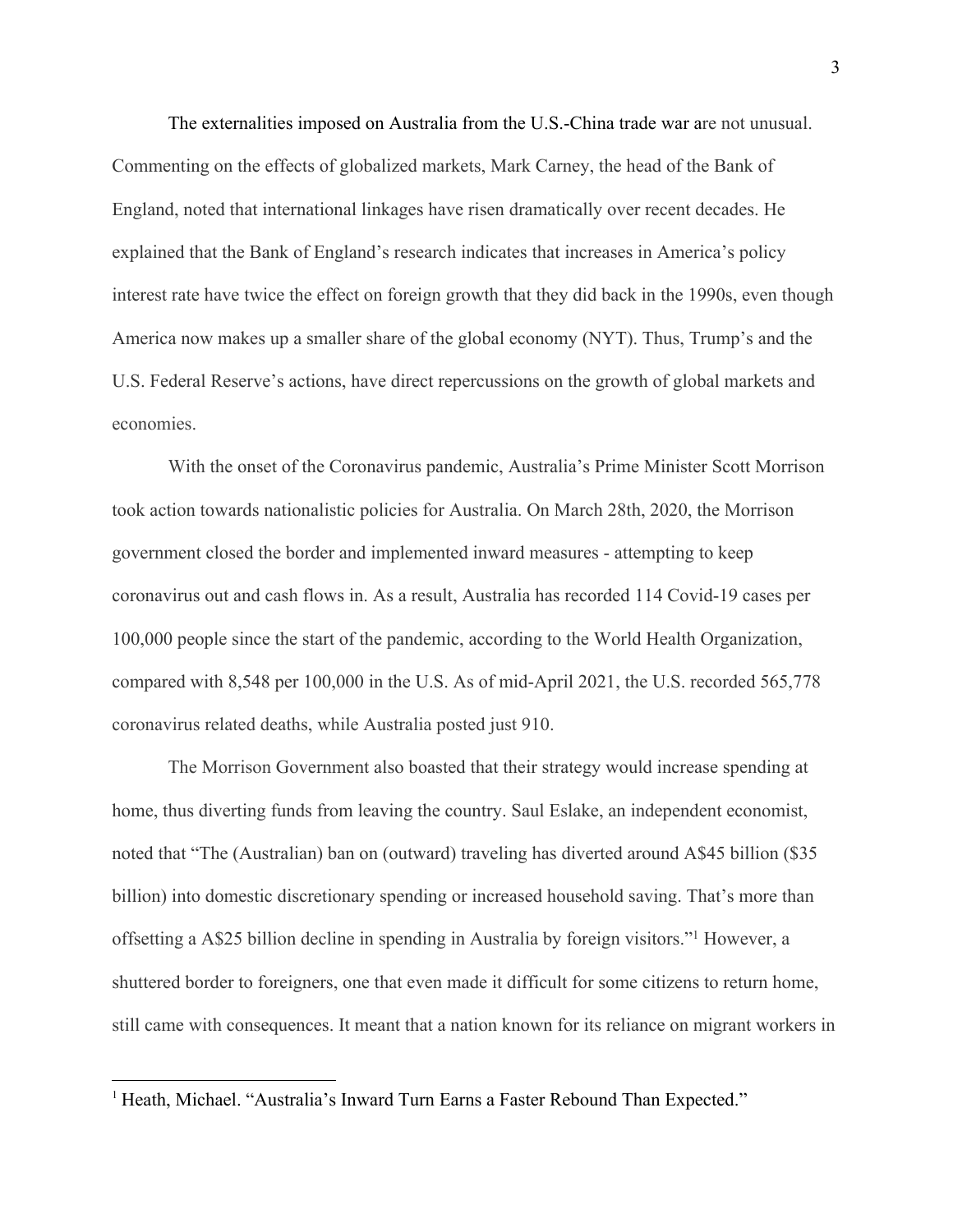agriculture would have to look internally to a workforce that is normally less involved with that sector. With closed borders keeping out seasonal migrant workers, Australia's National Lost Crop Register recorded \$45 million in losses of unharvested crops in 2020.<sup>2</sup>

Australia also dealt with heightened trade tensions with China in 2020. Though China had bought close to 40% of Australia's wine exports in recent years, in December 2020 they implemented over 200% tariffs on Australian wine in suspected retaliation for Australia's compassionate stance towards Hong Kong.3 Similar actions were imposed on Australia's rock lobster exports. In 2018/19, China was the destination for about 94% of Australia's A\$752 million (\$527 million) in rock lobster exports. Just before the holiday season in 2020, China decided to ban and investigate these imports. While a devastating blow to the Australian export market, a large number of domestic consumers stepped in to bail out the lobster industry. As a result, Australian seafood purchases increased 30% around the 2020 holidays.4

#### **FOUNDATIONS OF THE ALLIANCE**

While Australia's proximity to China lends itself well geographically to international trade, a troubling difference in government values has made cooperation on trade policies and tariffs increasingly difficult. Meanwhile, Australia and the United States align closely on values of free trade and democracy. As the U.S. continues to compete with China's rapidly rising position of world economic superpower, Australia's alliance could help the United States maintain its position in world markets, especially in the Asia-Pacific region. In 2018, the two countries marked 100 Years of Mateship (Friendship), commemorating the Battle of Hamel in

<sup>2</sup> Liveris, James. "\$45 Million in Lost Crops: Grocery Prices Could Soar as Australian Food Supply Shrinks."

<sup>&</sup>lt;sup>3</sup> Mao, Frances. "How a Blow to Australian Wine Shows Tensions with China"

<sup>4</sup> Honan, Kim, and Keely Johnson. "Lobsters, Prawns Snapped up by Australians in Pre-Christmas Seafood Bonanza."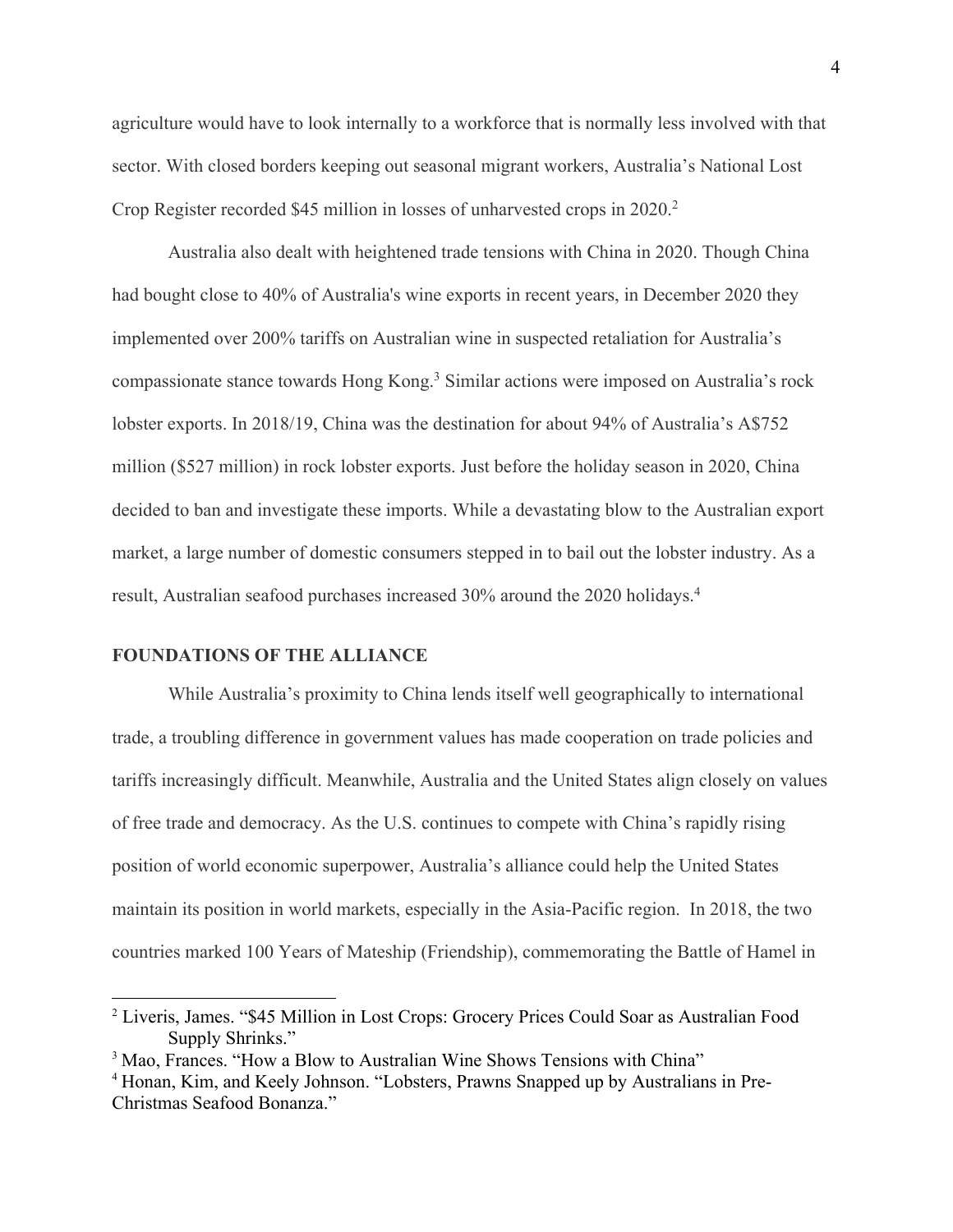which U.S. and Australian forces first fought side-by-side (STATE). According to the U.S. State Department, the United States and Australia maintain a robust relationship underpinned by shared democratic values, common interests, and cultural affinities (STATE). U.S. and Australian forces have fought together in every significant conflict since World War I, and have upheld strong economies ties throughout that time.

The Australia, New Zealand, and United States (ANZUS) Security Treaty, effective in 1951, is Australia's pre-eminent security treaty alliance and enjoys broad bipartisan support. Australia invoked it for the first time in response to the September 11, 2001 terrorist attacks. The exceptionally close bilateral defense ties and cooperation further position the U.S.-Australia alliance to act as an anchor for peace and stability in the Indo-Pacific region and around the world (STATE). As two major western democracies with growing Diversity, Equity and Inclusion agendas, another relevant area beyond the scope of this paper is the comparison of personal liberties between both nations.

#### **CULTURAL INTRICACIES**

Data yielded from social psychologist Geert Hofstede's seminal research found the U.S. and Australia to have an overall cultural distance of 0.02, the smallest difference between the U.S. and any other country.<sup>5</sup> This means the U.S. is more closely aligned in culture with Australia than neighboring Canada (0.12) or even the United Kingdom (0.09). While this indicates a great deal of similarities between the two nations, understanding the 0.02 of difference offers key insights for conducting international business. Over the past 4 years, I have conducted research that explores the cultural implications for marketing to consumers in both

<sup>5</sup> Rothaermel, Frank T. Strategic Management.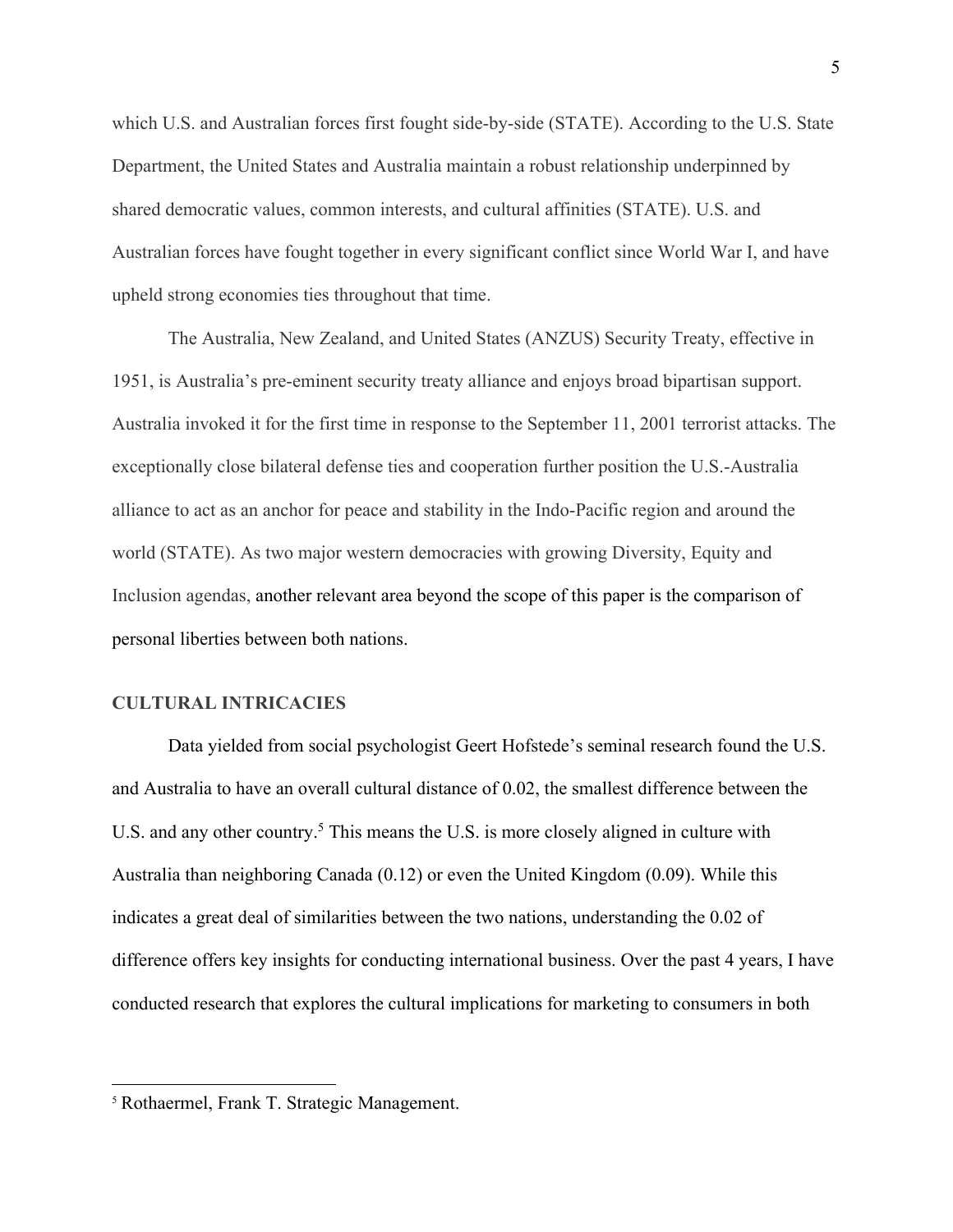countries. Tall Poppy Syndrome is a societal phenomenon in Australia in which high achievers are hesitant to publicly celebrate their success or achievements, in fear of coming across as braggadocious or narcissistic. While fear of judgement can hold them back from achieving their full potential, it also inclines them to value judgements from their immediate social circles over the greater society. Australian society places a large emphasis on humility and is famous for its concept of the "fair go," in which all should be given an equal chance at success. While other western democracies like the U.S. are more individualistic, Australia is more communal. Some scholars think this is perhaps due to the isolated geographic nature of Australia. A large island surrounded by the Pacific and Indian Oceans, much of the country's population is concentrated in 5 major cities. Australia's population is concentrated heavily on the coasts, as much of the country's center is rough, desert outback.

Seeking to understand how decisions are made in such a society, I traveled to Perth, Australia in 2018 to conduct qualitative research on Tall Poppy Syndrome through a series of interviews. I chose Perth because it mimics Australia's isolation being one of the most isolated cities in the world, over a 24-hour drive from the next major metropolitan area. Despite this it is still a major hub for business, sharing a time zone with China and other Asian trading partners. My research culminated in a 35-minute documentary that highlighted first-hand accounts of Tall Poppy Syndrome's effects on the everyday decisions of "high achievers" in this environment. Ultimately, regardless of their accomplishments, these Australians continuously displayed humility.

In 2019, I surveyed 75 college-aged students in both the United States and Australia on their attitudes toward personal branding and social media habits. The results indicate a noticeable difference between how American and Australian college students want to be perceived on social media, and how they perceive others as potential friends. First, the vast majority of participants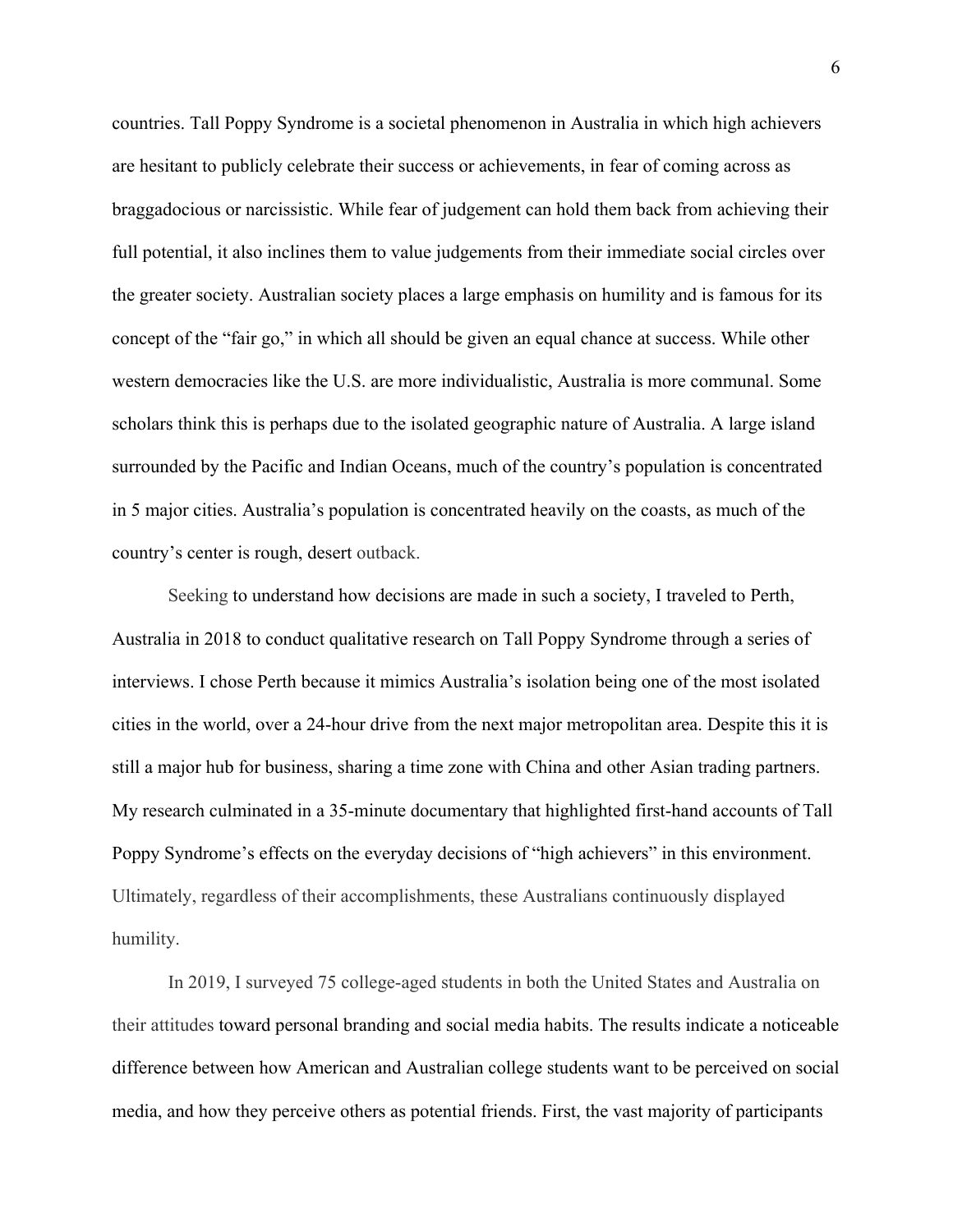in both countries reported that they view social media as a platform for personal branding (82% in the U.S. and 74% in Australia). Next, I noticed that overall, some Australian perspectives were influenced by attitudes related to Tall Poppy Syndrome. The preference for a humble society extended as far as Instagram, and is demonstrated in how Australian users post and judge online content. While I expected them to acknowledge more strongly that showy behavior would be more acceptable in America than Australia, only about half of them did so. Lastly, though both groups were not dramatically different, the Australian responses tended to dissociate the consumption of luxury goods with friendship more than the American responses did.

With cultural attitudes confirmed in the actions and behaviors of social media users, I conclude that an understanding of Tall Poppy Syndrome and its effects on Australian people can be useful in developing marketing and market entry strategies for companies in the Australian-American marketplace. These insights can be applicable for brands in tailoring marketing strategies specifically to Australian and American consumers, as well as other multinational corporations and ventures seeking to understand this group of consumers. My analysis of the cultural sentiments in both countries ultimately highlights differences in values among two firstworld, English-speaking nations.

#### **PANDEMIC ACCELERATED TRENDS**

Over the past year, the COVID-19 pandemic has highlighted more commonalities between the two societies. 2020 brought calls for racial justice throughout the U.S. and Australia. The U.S. Black Lives Matter movement brought forth a societal, political, and corporate reckoning of the disparities faced by Black Americans. A cornerstone of this movement focused on police brutality toward Black Americans, and called for the reform and defunding of police forces. Black Lives Matter also emerged in Australia, where it was more focused on Indigenous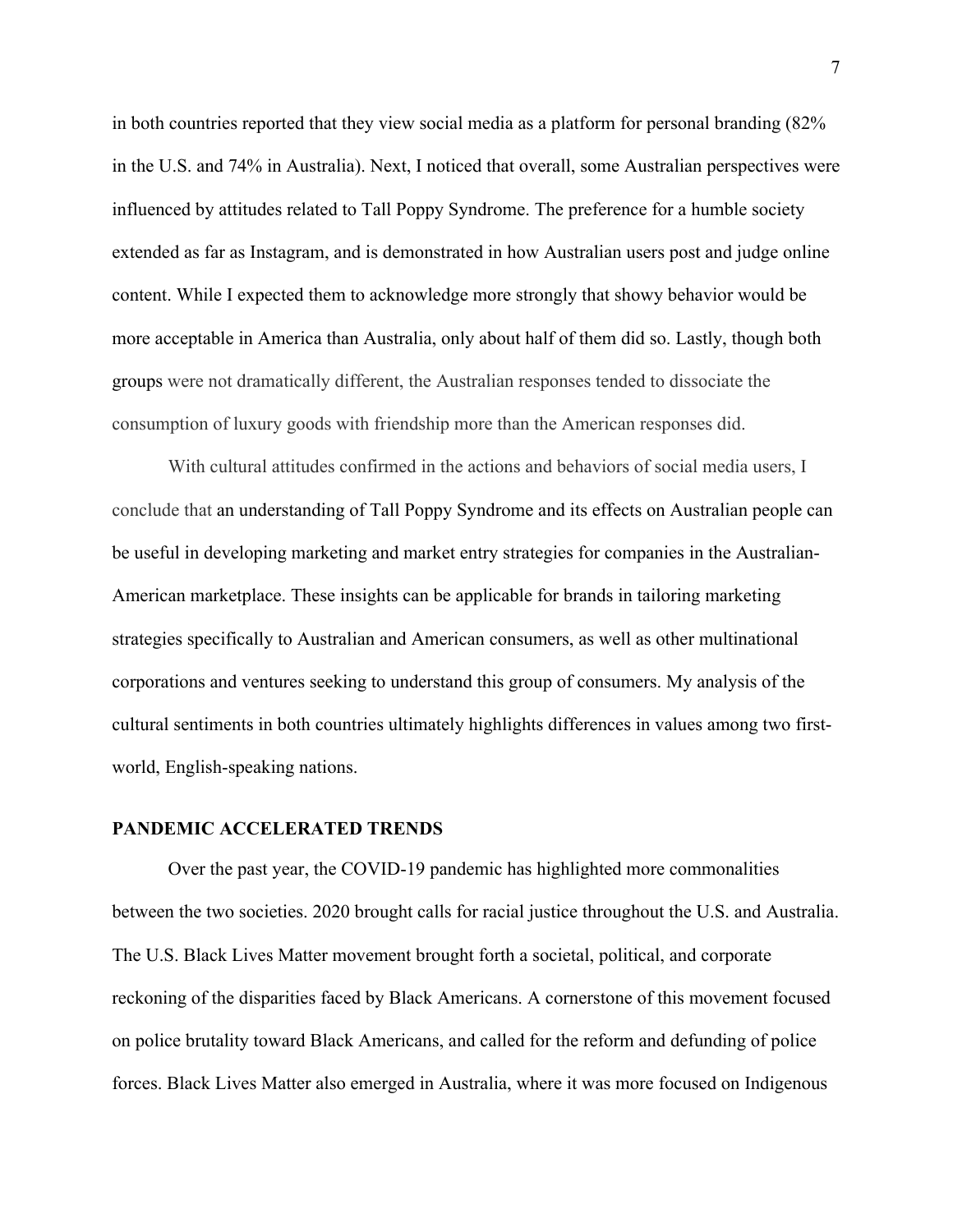Australians. Similarly, this group experienced decades of systemic racism and police brutality. Both American and Australian societies were forced to fully confront and address such wrongdoings and make plans to move forward.

The pandemic also brought an increased push for safety and stability in the Indo-Pacific. In this area, the U.S.-Australia relationship acts as an alliance for democracy and efficient markets in a region gripped by China's power. One such example where the alliance has countered Chinese power is the South China Sea, significant both for its geography as Asia's gateway for commercial merchant shipping as well as its significant untapped oil and gas reserves. According to international policy think tank the Lowy Institute, "Australia has significant interests in the South China Sea, both economically in terms of freedom of trade and navigation, and geopolitically as the U.S. is invested in upholding the rules-based order in the region."6

The U.S. and Australia also felt growing pressure from China's 'One Belt, One Road' initiative. The Australian Government defines it as "a Chinese economic and strategic agenda by which the two ends of Eurasia, as well as Africa and Oceania, are being more closely tied along two routes – one overland and one maritime." Supporters suggest the initiative permits new infrastructure and economic aid to be provided to needy economies. Critics claim that it facilitates Chinese economic and strategic domination of the countries along these routes.7 The Australian state of Victoria was set to partake in the initiative, but the Morrison government ultimately did not allow it to go through. Morrison claimed the deal was "inconsistent with federal foreign affairs policy" and added that federal policy would determine foreign relations.<sup>8</sup>

<sup>6</sup> "South China Sea." Lowy Institute.

<sup>&</sup>lt;sup>7</sup> "China's 'One Belt, One Road' Initiative." Parliament of Australia.

<sup>8</sup> Chung, Frank. "PM to Tear up Victoria's Belt and Road Deal."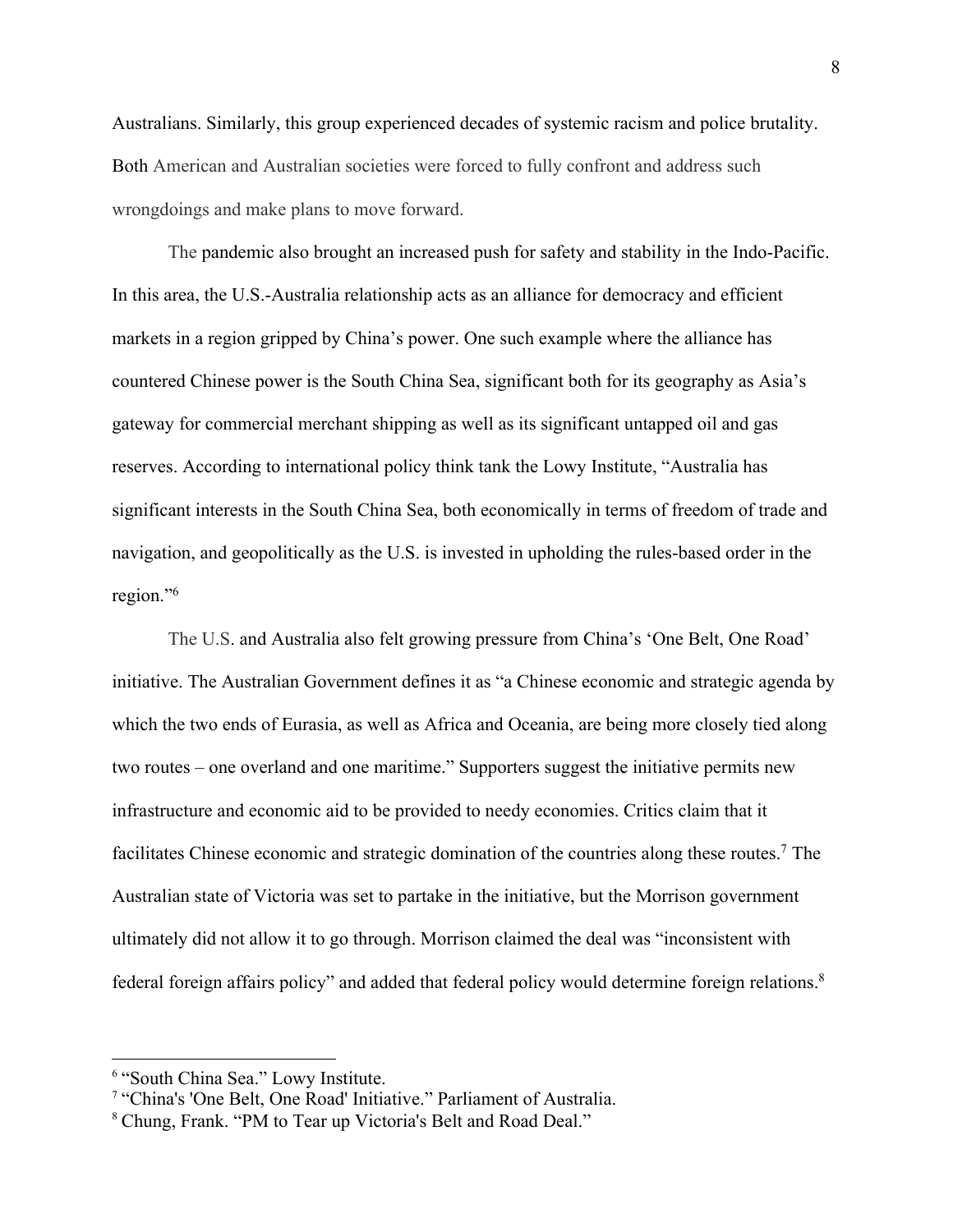The cancellations are the first under laws passed by the Australian parliament in December that give the foreign minister the ability to stop new and previously signed agreements between overseas governments and Australia's eight states and territories, and also with bodies such as local authorities and universities. The Chinese embassy in Canberra deemed Morrison's decision to be "another unreasonable and provocative move taken by the Australian side against China," one that "further shows that the Australian government has no sincerity in improving China-Australia relations -- it is bound to bring further damage to bilateral relations, and will only end up hurting itself."9 As this situation further strains economic ties between China and Australia, the U.S. and Australia's economic fortitude can instead take critical steps forward to encourage regional stability.

#### **MAIN IDEA**

Amidst a brutal pandemic, each country must promote the interests of its people. Though, in today's globalized, digital economy, a strong economic partnership would mutually benefit both the citizens of the United States and Australia. Building on a tested history of collaboration, complementary values, and capital capabilities, the U.S.-Australia alliance has the ability to emerge from the pandemic positioned towards economic prosperity bolstered by security in the Asia Pacific region.

#### **FREE TRADE**

Free Trade is first and foremost due to the U.S.-Australia Free Trade Agreement ("FTA") established in 2005. With the FTA, tariffs that averaged 4.3% were eliminated on more than 99% of the tariff lines for qualifying U.S. manufactured goods exported to Australia. The U.S.

<sup>&</sup>lt;sup>9</sup> Bloomberg Editorial Board. "How to Ease China's Hold on Rare Earths."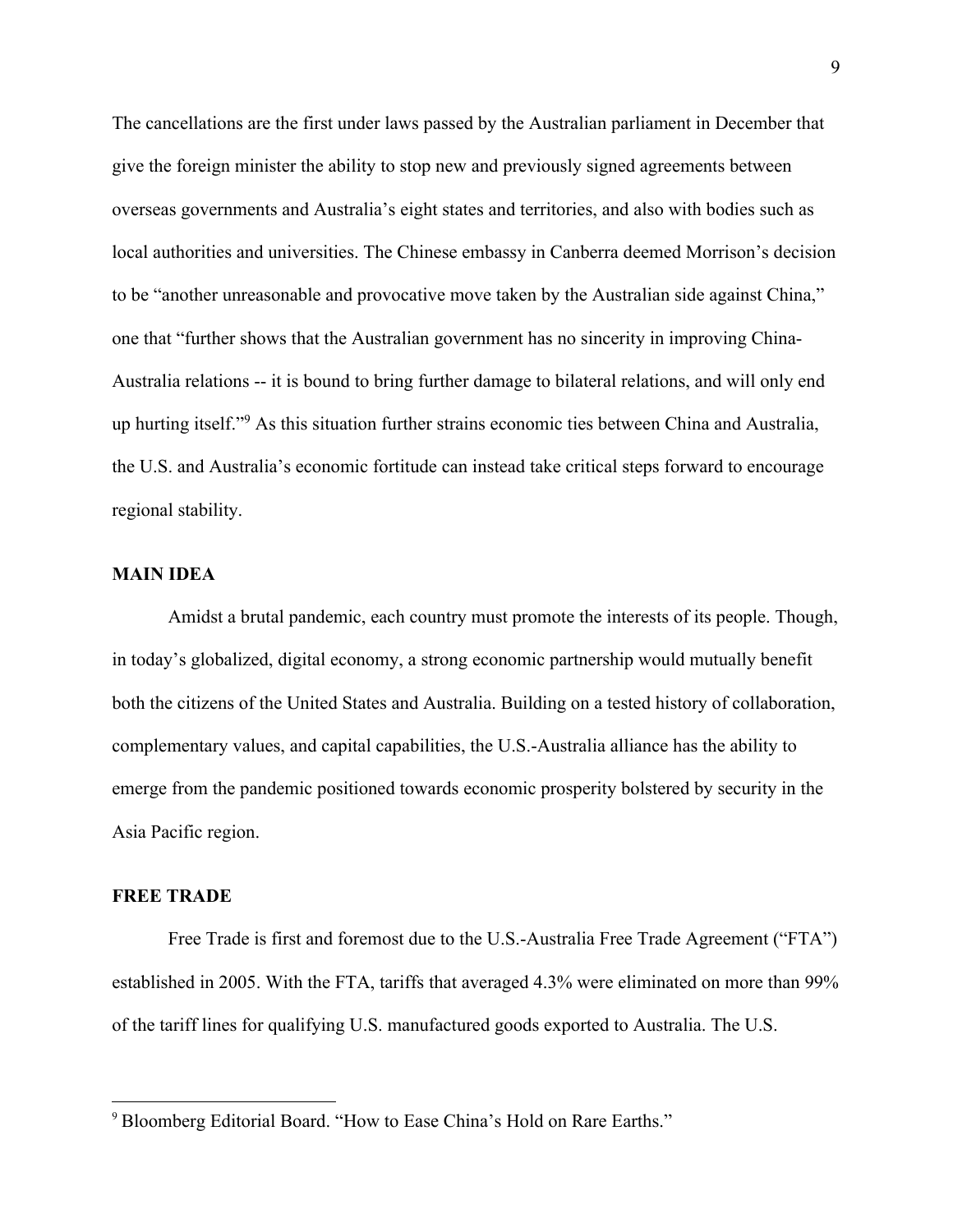Department of Commerce notes that the FTA also opened markets for services such as life insurance and express delivery, improved protection of intellectual property, and helped facilitate American investments. Notably, for the first time in many sectors, American firms became eligible to compete for Australia's government purchases on a nondiscriminatory basis. American farm exports especially benefited from duty-free treatment, as did pharmaceuticals.<sup>10</sup> As a result of creating predictable access and a stable business environment, two-way investment almost tripled since the FTA was enacted.<sup>11</sup>

Moving towards the post-pandemic future, a digital free trade agreement designed to maximize the benefits of the digital age would propel the U.S.-Australia economic relationship to the next level. Our global economy has evolved dramatically since 2005, and digital markets are now dominating forces. A digital trade agreement between both countries could look like that which already exists between the U.S. and Japan, offering provisions for digital transactions and online financial services.<sup>12</sup>

The FTA has helped the United States to become the largest and most significant investor in Australia, accounting for 27 per cent (\$939 billion) of Australia's total foreign investment stock as of December 2018. The United States is also by far Australia's largest foreign investment destination, accounting for 28 per cent (or \$719 billion) of Australia's total overseas investment stock as of December 2018. That year, Australia's goods and services exports to the United States were \$23.1 billion, Australia's total imports from the United States were \$50.8 billion, and overall two-way trade was worth \$73.9 billion. To maximize this economic relationship, both countries can trade and invest in industries that are rising quickly.

<sup>&</sup>lt;sup>10</sup> "U.S. - Australia Free Trade Agreement." International Trade Administration.

<sup>&</sup>lt;sup>11</sup> "Australia-United States FTA." Australian Government Department of Foreign Affairs and Trade.

<sup>12&</sup>quot;U.S. - Australia Free Trade Agreement." International Trade Administration.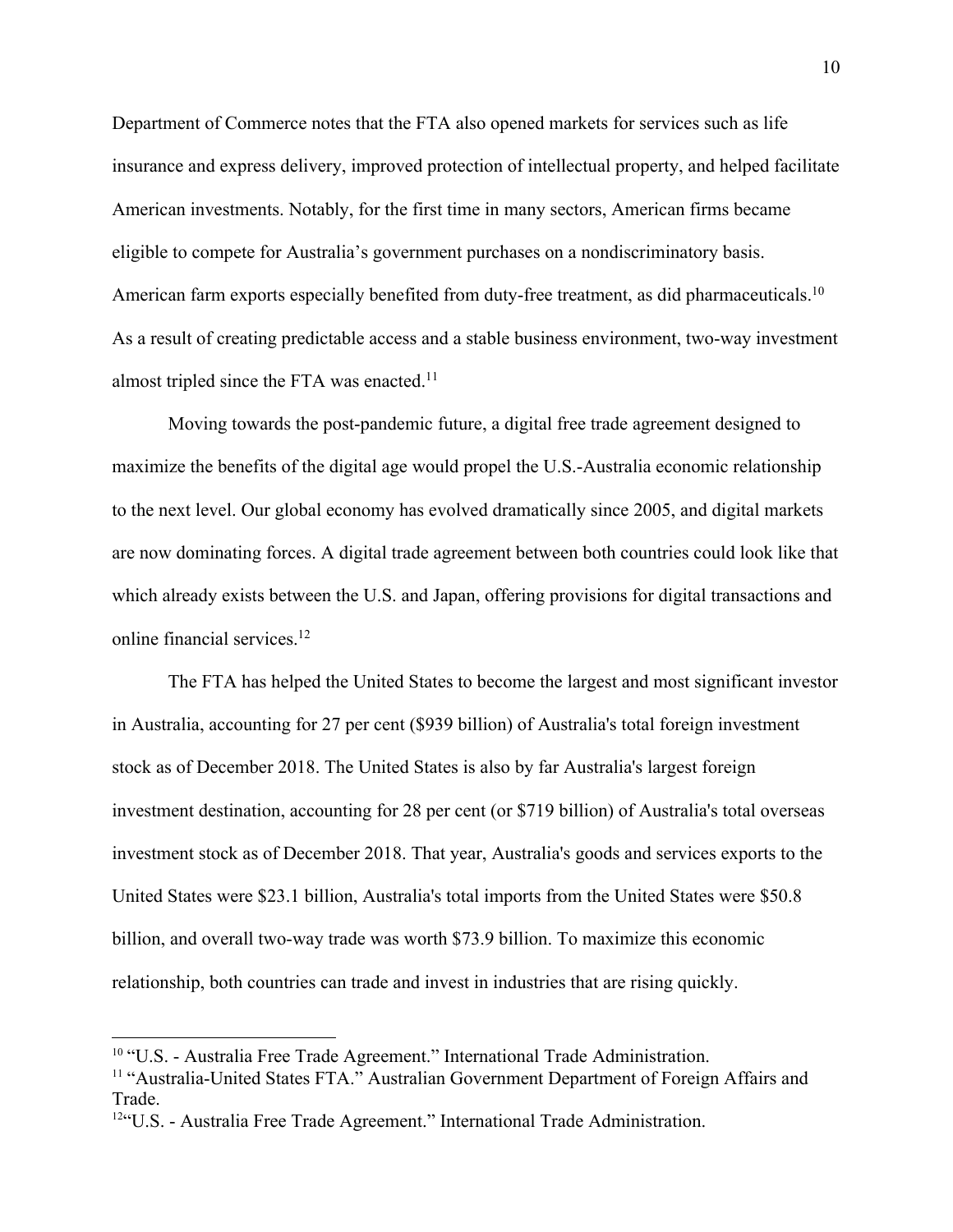#### **AREAS OF COLLABORATION**

One growing area of investment is in startups. The Australian Trade and Investment Commission (or Austrade) hailed the U.S. market as a major attraction for Australian startups and established a program called Austrade Landing Pad in San Francisco. Landing Pad is a 90 day residency for market-ready Australian startups and scaleups to receive business development assistance in the Silicon Valley and Bay Area.13 Some of the most notable Australian startups to find success in the United States are those in the healthcare industry, an area that has been especially highlighted during the pandemic. One such example was the award of a \$231.8 million contract by the U.S. government to Australian company Ellume to increase the accessibility of COVID-19 testing in the U.S. Ellume produced the first fully at-home rapid coronavirus test, which can be obtained without a prescription.14 Beyond the health sector, potential future collaborations for the U.S. and Australia in other science industries show promising benefits for both societies.

One increasingly imperative area in which both countries seek to collaborate is in critical minerals. Worldwide demand is exploding for these essential rare earth elements necessary for creating a wide range of high- tech products, including products that harness renewable energy. They are used for mobile phones, computers, solar panels, wind turbines, electric vehicles, and even defense industry technologies. Designation as "critical" acknowledges that these metals are necessary for a future with such technology, yet their supply chains are currently not secure. Much instability is due to these minerals having high financial risk, but this creates opportunities for government and private sectors to collaborate on investment partnerships.

<sup>&</sup>lt;sup>13</sup> "San Francisco Landing Pad." Australian Trade and Investment Commission.

<sup>&</sup>lt;sup>14</sup> Hayes, Kelly. "Ellume COVID-19 Home Test: US Awards \$231M Contract to Provide overthe-Counter Kits."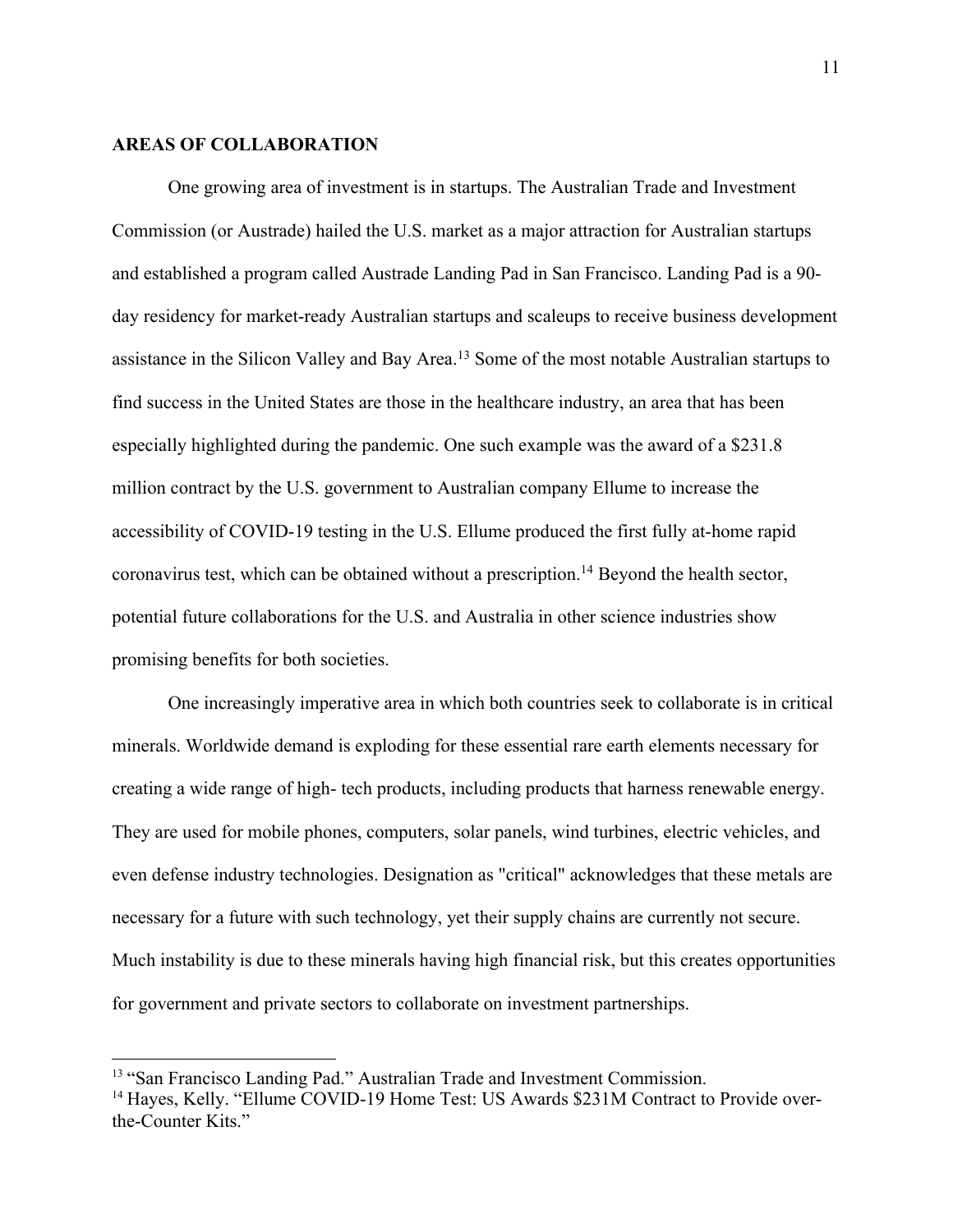Critical minerals also pose national security challenges for the United States, as China provides 74% of their supply. With intensifying Chinese geopolitical tensions, the U.S. is seeking to diversify their investments in critical minerals. President Joe Biden is looking to Australia, one of few countries that can produce all the critical minerals. In a February 4th, 2021 Facebook post, Prime Minister Scott Morrison announced that he had a phone call with Joe Biden to discuss their "many shared interests as stewards of the alliance." A noted topic of this call was the stabilization of critical minerals supply chains as they relate to climate goals. Morrison elaborated, "We discussed ... our work together in key areas of cooperation, such as secure supply chains in areas like critical minerals and technologies. We agreed on the importance of technology partnerships in reducing emissions towards net zero and driving economic growth."15 The Western Australian industry in particular is a world leader in safety and sustainable development, and WA has been a test market for such a partnership already. One such company leading by example is Lynas Corporation, the largest rare earths producer outside China. As a test pilot for U.S. investment in Australian critical minerals, the Pentagon awarded \$30 million in funding to Lynas in early February 2021. Lynas will mine the metals in Australia, and use the bulk of these funds to set up a processing plant in Texas. If successful, the project is expected to produce a quarter of the world's supply of rare earth oxides.<sup>16</sup> Forming a more geographically diverse supply chain would also help governments avoid wasteful subsidies on duplicated efforts at home.<sup>17</sup>

<sup>&</sup>lt;sup>15</sup> Morrison, Scott. "Great to Speak to US President Joe Biden."

<sup>&</sup>lt;sup>16</sup> Hui, Mary. "The US Is Taking Steps towards Breaking China's Rare Earths Monopoly."

<sup>&</sup>lt;sup>17</sup> Bloomberg Editorial Board. "How to Ease China's Hold on Rare Earths."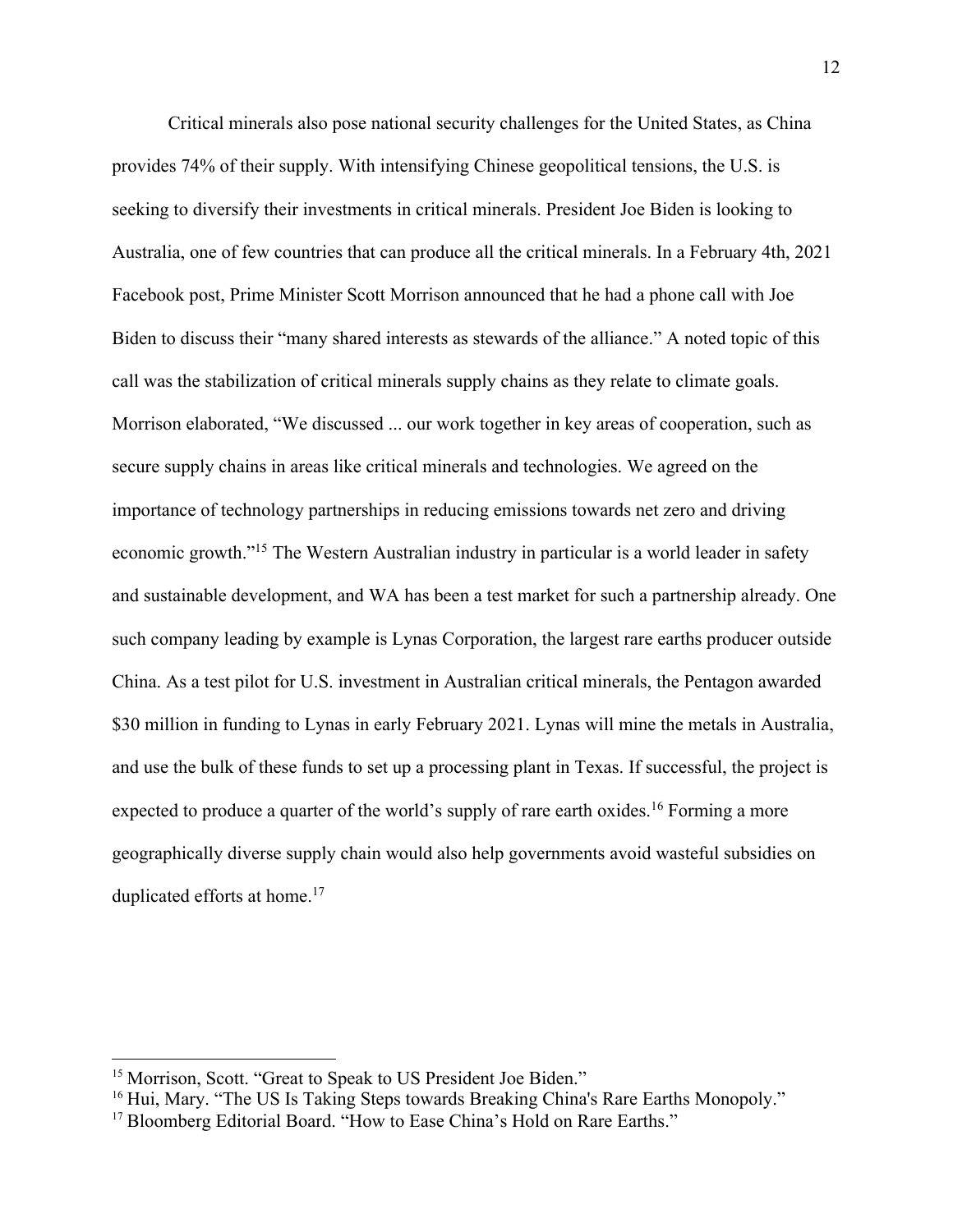

*Scott Morrison, Facebook*

Another key area in which the U.S. and Australia can collaborate is quantum technologies. Technology giant SAP places quantum technology at the intersection of quantum physics and computer science. Experts say quantum computing has the potential to eclipse classical computing for many classes of practical problems and solve more advanced problems not currently solved by classical computing.18 While the technology is still in its early stages, Australia's quantum sector is innovating rapidly with home grown startup Quantum Brilliance making headlines for its diamond-based quantum accelerator. Australia's new Global Talent Independent Program, which will speed up the visa process for 5,000 applicants each year, seeks to attract foreign talent to quantum computing and other key industries like fintech and agtech. A

<sup>&</sup>lt;sup>18</sup> Madhavan, Bindu, and Andre Wenz. "Quantum Computing – Exploring the Next Potential Paradigm Shift in High Performance Computing."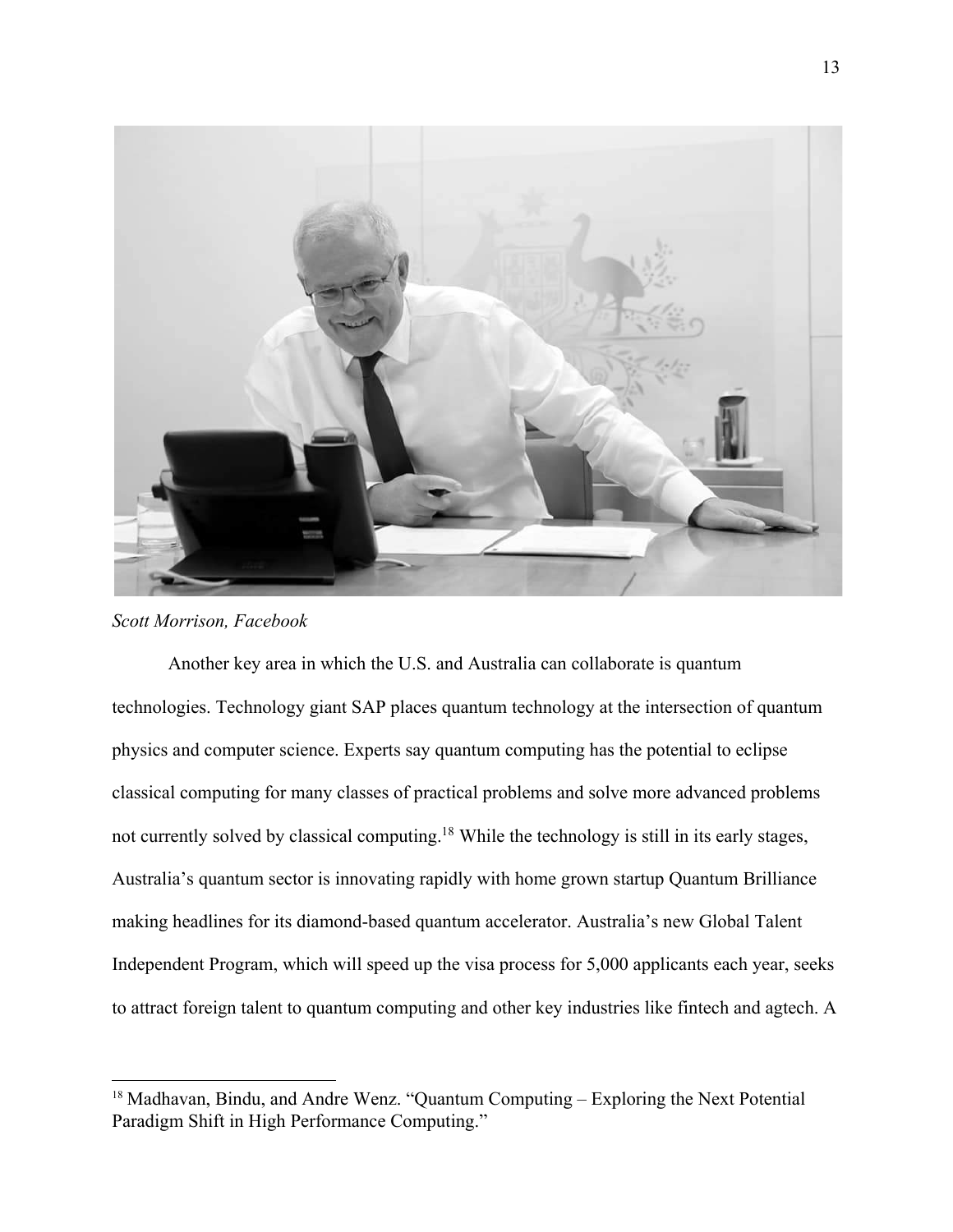recent study by organizational consulting firm Korn Ferry found that by 2020, Australia would have a shortage of 739,000 highly skilled workers, ballooning to 2.2 million by 2030 if drastic action isn't taken. The cyber-security industry alone needs to train 18,000 more people by 2026 to become effective. Meanwhile in Silicon Valley, the proportion of foreign-to-local workers far outstrips the rest of the U.S. Data from the U.S. Census Bureau for 2009-2013 indicated that of the working-age population, more than 45 per cent of the people in Silicon Valley were foreign born, compared to only 17 per cent of the overall U.S. working-age population.<sup>19</sup>

A third area in which both countries can collaborate is sustainability and related technologies. The Australian National University (ANU) projects that Australia is on its way to hit 50% of its energy share being renewables by 2030. An analysis done by ANU'S Energy Change Institute shows that the Australian energy industry has now demonstrated the capacity to deliver 100% renewable electricity by the early 2030s, if the current rate of installations continues beyond the end of this decade. Based on data from the Clean Energy Regulator, Australia installs a per-capita rate of 224 watts of new renewable energy per person per year, which is among the highest of any nation.<sup>20</sup> At this rate, emissions in the electricity sector will decline by more than 26% in 2020-21, and will meet Australia's entire Paris target of 26% reduction across all sectors of the economy (not just the goal for electricity) in 2024-25. ANU's analysis shows Australia's renewable energy industry has the capacity to deliver deep and rapid emissions reductions. Direct government support for renewables would help, but surprisingly, it is no longer vital. ANU professors suggest that government support for stronger high-voltage interstate interconnectors and large-scale storage projects will allow 50-100% renewables to be

<sup>&</sup>lt;sup>19</sup> Redrup, Yolanda. "Fast-Tracked Visas Win Tech Sector Support."

<sup>&</sup>lt;sup>20</sup> Baldwin, Ken, Andrew Blaker, and Matthew Stocks. "At Its Current Rate, Australia is on Track for 50% Renewable Electricity in 2025."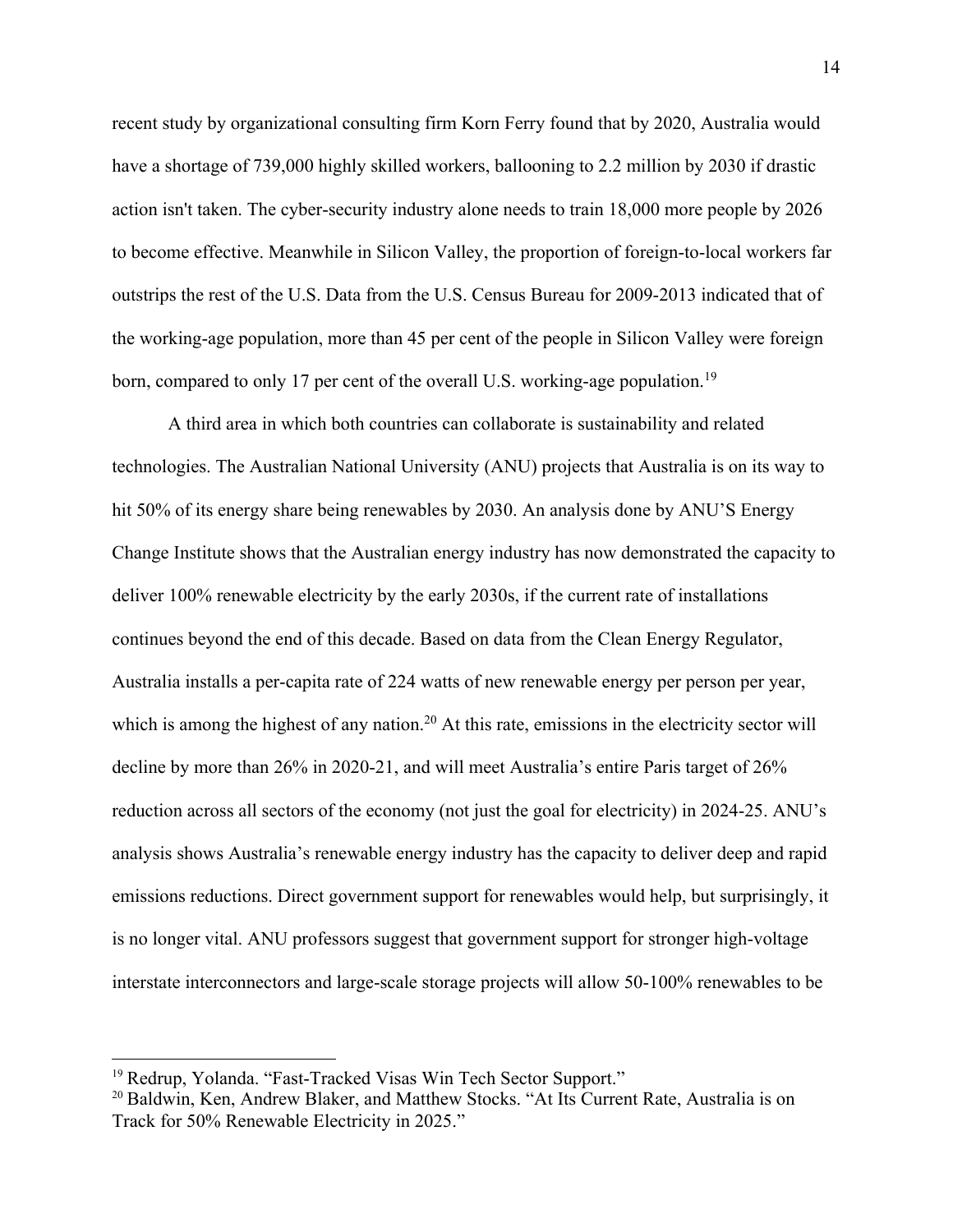smoothly integrated into the Australian grid.<sup>21</sup> American investment in these technologies could also add an extra boost, as could Australian renewable energy systems be implemented in the United States and bring both nations closer to their climate goals.

#### **ESG WORLD STAGE**

In planning for the future, both private and public sectors alike are now making decisions with ESG ideologies at the forefront. ESG encompasses risks and opportunities that are environmental, social, and governance related and will impact a company's ability to create long-term value (PWC).<sup>22</sup> Leading with ESG requires understanding all the stakeholders of a business or government and how the organization's purpose serves them. The business value of ESG has been especially realized in recent years, following impending threats of climate change and social injustice that impact stakeholders. For long term success, organizations must understand the impacts of their actions, and create value by actively working to enrich the world in which their stakeholders exist.

With ESG in mind, it is important to consider the cultural contexts in which stakeholders form their ideologies. Friction between the East and the West, as well as the Left and the Right, has increased tension within everyday consumers. Aggressive military actions and political uprisings further deepen divides between both sides, where one sees the other as an enemy. Bridging this divide is no easy task, and will not happen quickly. The unique geographical positions of the United States and Australia between the Pacific Ocean make the ocean a bridge between both cultures. Australia, proximal to the east, acts as a democratic stronghold in the Asia-Pacific region.

<sup>&</sup>lt;sup>21</sup> Baldwin, Ken, Andrew Blaker, and Matthew Stocks. "At Its Current Rate, Australia is on Track for 50% Renewable Electricity in 2025."

<sup>&</sup>lt;sup>22</sup> "ESG Oversight: The Corporate Director's Guide." PwC.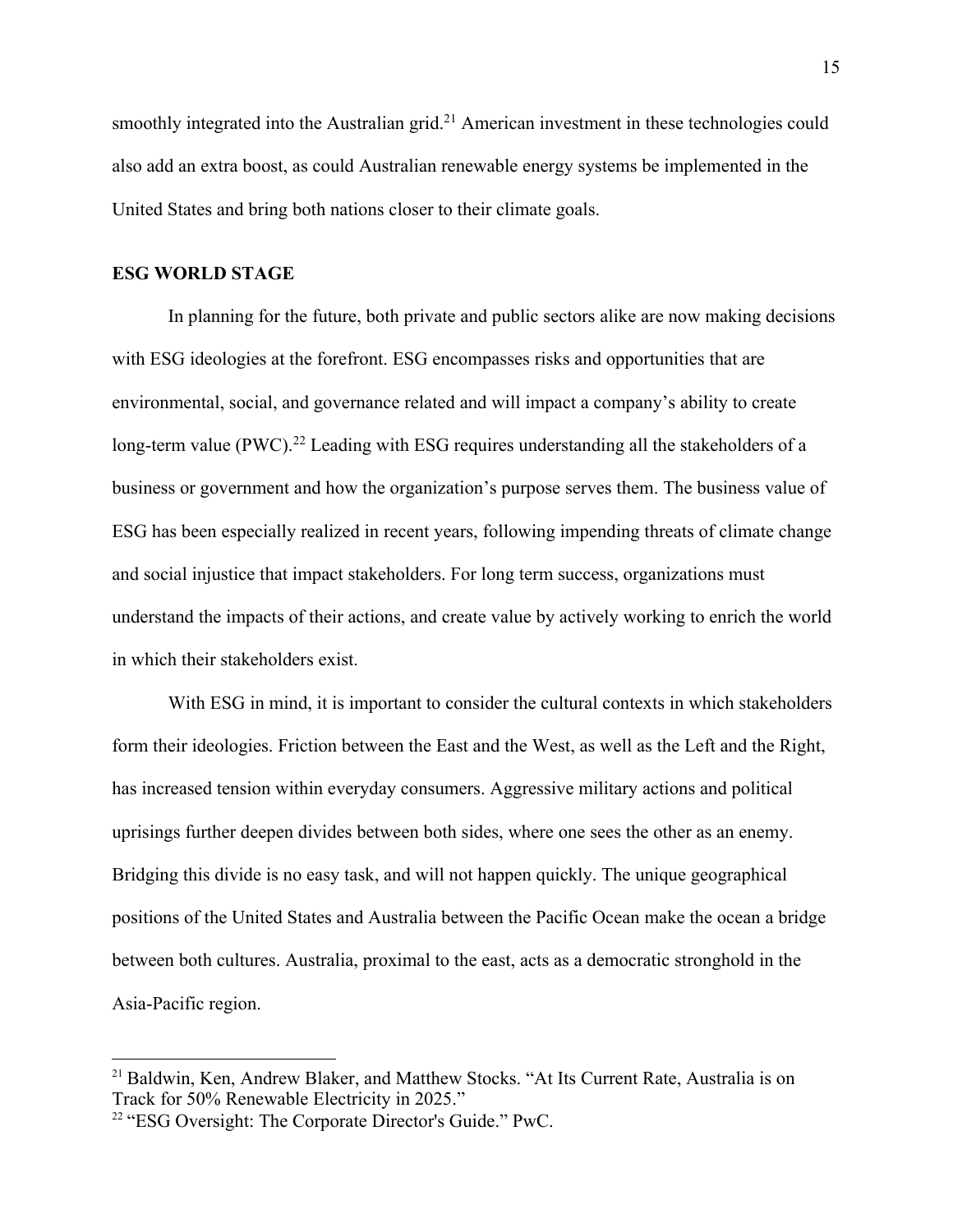To begin mending these large differences, long term social contracts must be established. Rising geopolitical tensions with China have been starting to back the U.S. and Australia into corners both on trade and human rights, forcing them to take a stance. As the democratic powers of the Pacific, both countries can come together to reestablish order through shared diplomatic priorities and economic partnerships, all while shaping a democracy for the future. This would align political objectives with ones that prioritize longevity through environment, health, and market flexibility, such as those listed in the United Nations' 2030 Sustainable Development Goals. Climate change has negatively impacted major industries in both countries, including agriculture, fishing, sourcing of raw materials, and energy. Health has been severely attacked by the COVID-19 pandemic, on a large scale in the United States, and a smaller but significant scale in Australia. Lastly, supply chain issues have hurt local industries in mining and agriculture, with instability creating impending national security risks. A democracy for the future to be led by the U.S. and Australia must be one that does not provide short term fixes to these issues, but carefully crafts and implements long term strategies.

#### **AN ALLIANCE FOR THE FUTURE**

This work has already begun taking place through the collaboration of various acting bodies devoted to promoting and strengthening the U.S.-Australia alliance. Through original research and regular events, they inform the public on the challenges and opportunities for citizens, businesses, and governments to get involved in this international partnership.

On the economic front, efforts are spearheaded by the local Chambers of Commerce and the international trade and investment agencies of both governments. On the diplomatic front, efforts are led at the local levels by the embassies of both countries, and the executive levels at the AUSMIN talks. Australia's main embassy in the U.S. is located in Washington DC, with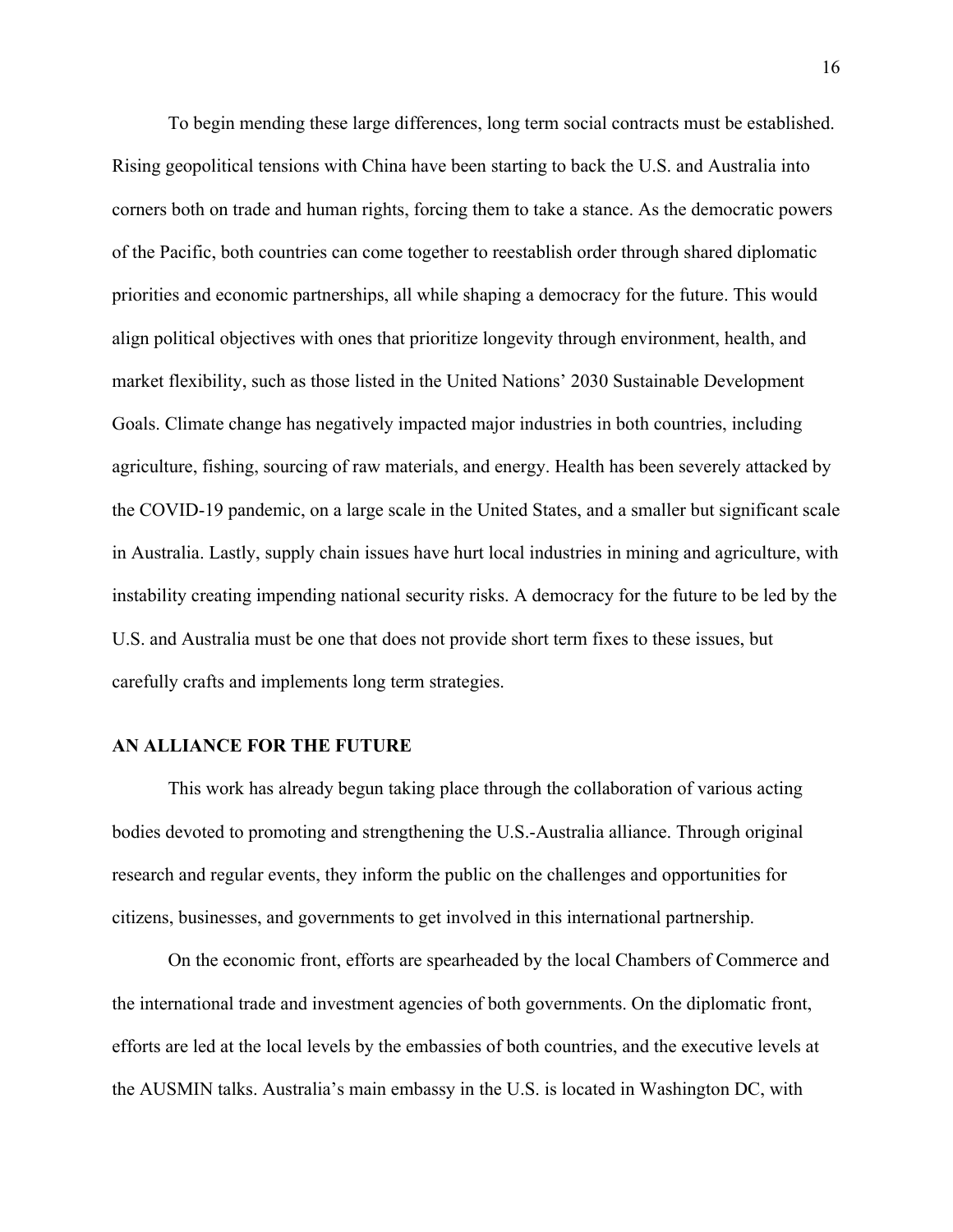auxiliary locations in New York, Los Angeles, Chicago, Houston, San Francisco, and Honolulu.<sup>23</sup> The United States main embassy in Australia is located in Canberra, with auxiliary locations in Sydney, Melbourne, and Perth.<sup>24</sup> The Australia-United States Ministerial Consultations (AUSMIN) are Australia's principal forum for formal consultations with the United States, attended by the U.S. Secretaries of State and Defense, and the Australian Ministers of Defense and Foreign Affairs.<sup>25</sup> At these annual meetings taking place each July, the Secretaries and Ministers note a number of initiatives through which the people of the United States and Australia, close friends and partners for more than a century, will work together to build a secure, prosperous future.<sup>26</sup>

On the social front, the Australian-American Association (AAA) is the leading privately funded nonprofit organization dedicated to deepening and strengthening cooperation and understanding between the institutions and people of the U.S. and Australia. For over 70 years, the AAA has provided an important forum for collaboration and exchange between political and business leaders – the U.S. President, Australian Prime Ministers, Federal and State Cabinet Ministers, and the chief executives of leading companies have been among the many individuals hosted. The corporate members of their business council include many of the most prominent commercial and financial institutions engaged in business between the United States and Australia, showcasing the depth of both countries' partnership across a multitude of industries. Beyond working to strengthen ties at the business and government levels, the Association has awarded U.S.\$13 million to over 900 graduates, veterans and artists through philanthropic

<sup>&</sup>lt;sup>23</sup> "Our Locations." Australia in the USA.

<sup>&</sup>lt;sup>24</sup> "Embassy & Consulates." U.S. Embassy & Consulates in Australia.

<sup>&</sup>lt;sup>25</sup> "Explainer: A Brief History of AUSMIN." United States Studies Centre.

<sup>&</sup>lt;sup>26</sup> "Fact Sheet: 2018 Australia-U.S. Ministerial Consultations." U.S. Embassy & Consulates in Australia.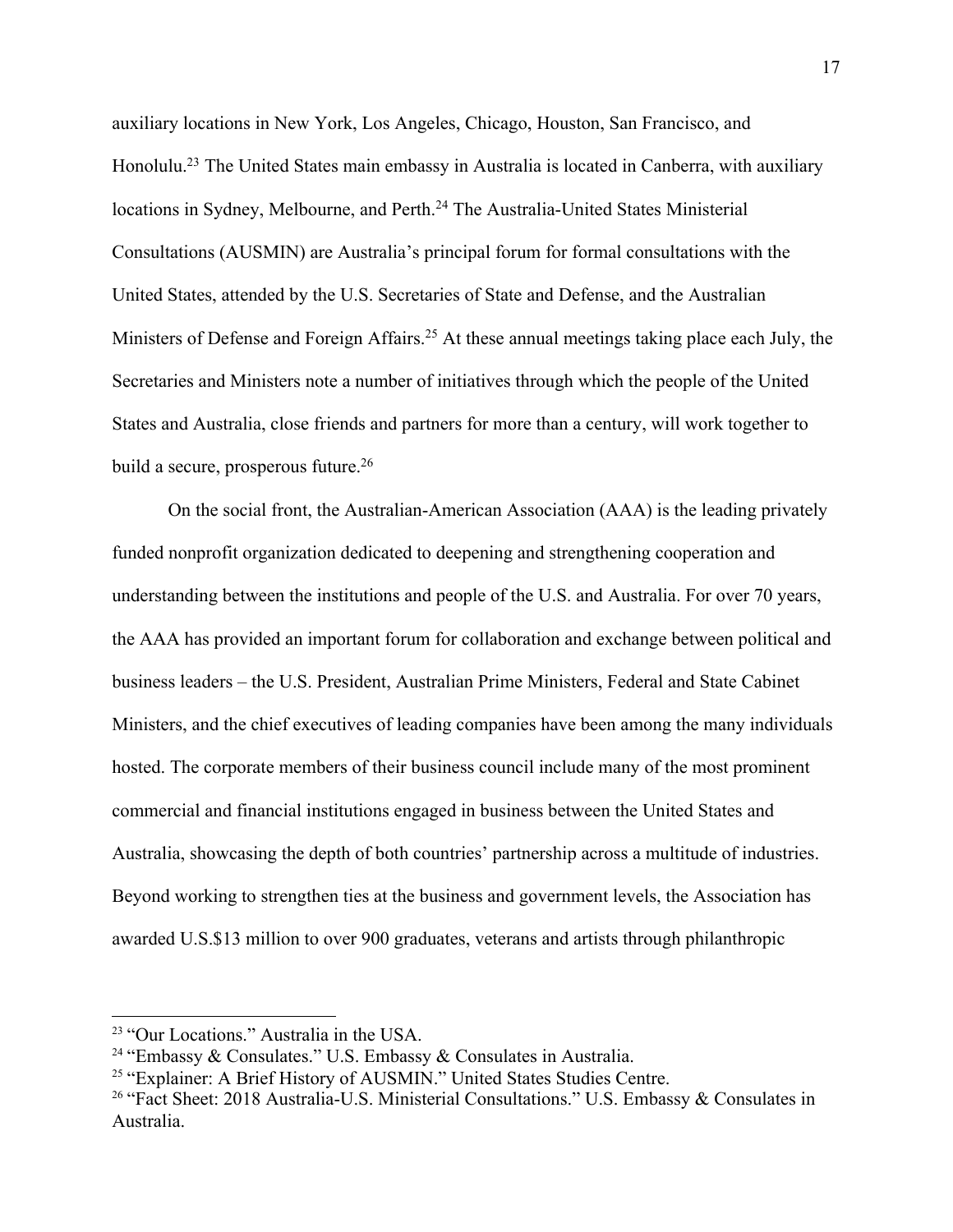scholarship and grant programs– further advancing the careers of the next generation of leaders of the alliance. Altogether, the AAA is committed to developing international networks between the U.S. and Australia and generating solutions that address the global issues of our time.<sup>27</sup>

Spearheading research on the alliance are two think tanks based out of Australian universities, the United States Studies Centre and the PerthUSAsia Centre. On the east coast of Australia, the United States Studies Centre at the University of Sydney works to shape policy, debate and ideas by deepening understanding of, Australia's relationship with the United States and strengthening it.<sup>28</sup> On the west coast, the PerthUSAsia Centre at the University of Western Australia works to strengthen relationships and strategic thinking between Australia, the Indo-Pacific and the USA. The Centre is a leading think tank focusing on geo-political issues, policy development and building a strategic affairs community across government, business and academia.29 Both Centres work jointly on a number of events and research projects. Notable speakers of past events include Arthur Culvahouse (U.S. Ambassador to Australia), John Bolton (former U.S. National Security Advisor), and John Howard (former Prime Minister of Australia). Being based at universities, the Centres are able to engage young people as the future leaders of the U.S.-Australia relationship.

#### **WHY NOW**

The U.S.-Australia alliance has had great momentum in recent years, but has reached a critical turning point in which it must adjust for a long-term future. After a chaotic 2020 for the United States, in which election shenanigans and pandemic mismanagement tarnished the image of democracy, the path to rebuild appears to be strongest when not singular, but mutual. Further

<sup>&</sup>lt;sup>27</sup> "About Us." American Australian Association

<sup>28</sup> "Mission and History." United States Studies Centre.

<sup>29</sup> "About Us." PerthUSAsia Centre.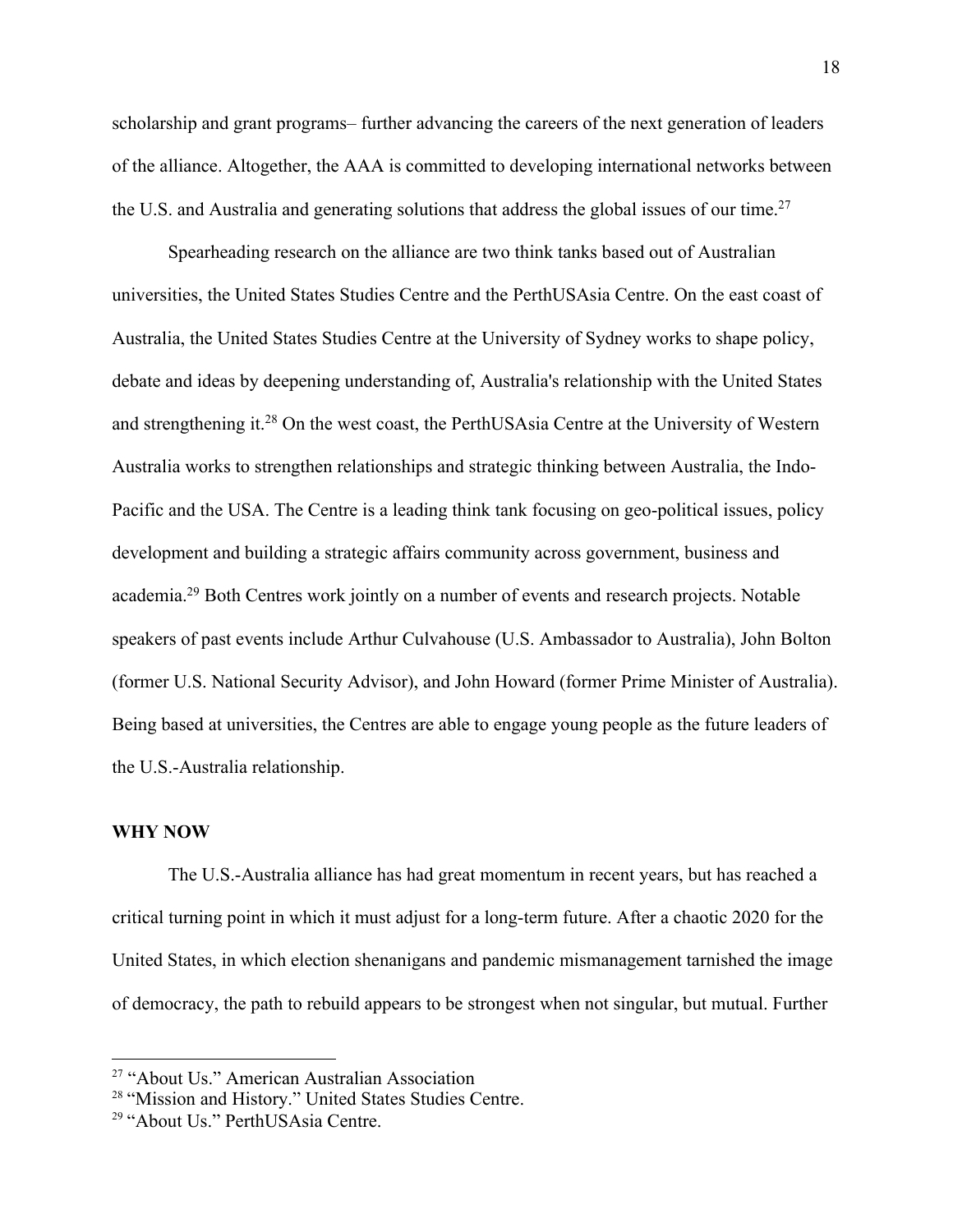investment into the U.S.-Australia relationship presents an opportunity for business and government to be a force for good for both societies. While Australia mastered keeping the virus out of its society, it fell short in deploying an efficient vaccine rollout. Australia's vaccine stockpile was largely made of AstraZeneca, which is being manufactured onshore. With the news that the AstraZeneca vaccine was linked to blood clots, Australia's medical advisers deemed it only to be used in adults over age 50. The next major shipment of Pfizer to Australia is not expected until late 2021. As of late April, just over 7% of Australians have received a first dose and 0.73% of Australians have been fully vaccinated.<sup>30</sup> Noting that these numbers are very much behind previous estimates given from Morrison himself, former Prime Minister Kevin Rudd described the government's rollout strategy as "an epic fail."31

On the other hand, the United States faced opposite pandemic circumstances; a raging spread that took hundreds of thousands of lives coupled with speedy, successful vaccination administration. Within Joe Biden's first 100 days in office, over 43% of the American population had received at least one dose, and 29.5% had been fully vaccinated.<sup>32</sup> The United States is closely approaching herd immunity, a point where its vaccine stockpile will become a surplus. Former Prime Minister Kevin Rudd suggests that this is an area of ripe opportunity for U.S.- Australia collaboration. In an opinion piece for *The Guardian,* Rudd writes "Australia might look to the United States, which is weeks away from producing a surplus of vaccines. After a century of alliance, partnership and camaraderie, Washington may be able to provide a top-up to at least help vaccinate our most vulnerable frontline workers with the best vaccines available."33

<sup>&</sup>lt;sup>30</sup> Butt, Craig, Mark Stehle, and Reginal Sengkey. "Australia's Daily COVID-19 Vaccine Rollout Progress Revealed."

<sup>&</sup>lt;sup>31</sup> Rudd, Kevin. "Australia's Vaccination Rollout Strategy Has Been an Epic Fail."

<sup>&</sup>lt;sup>32</sup> "CDC COVID Data Tracker." Centers for Disease Control and Prevention.

<sup>&</sup>lt;sup>33</sup> Rudd, Kevin. "Australia's Vaccination Rollout Strategy Has Been an Epic Fail."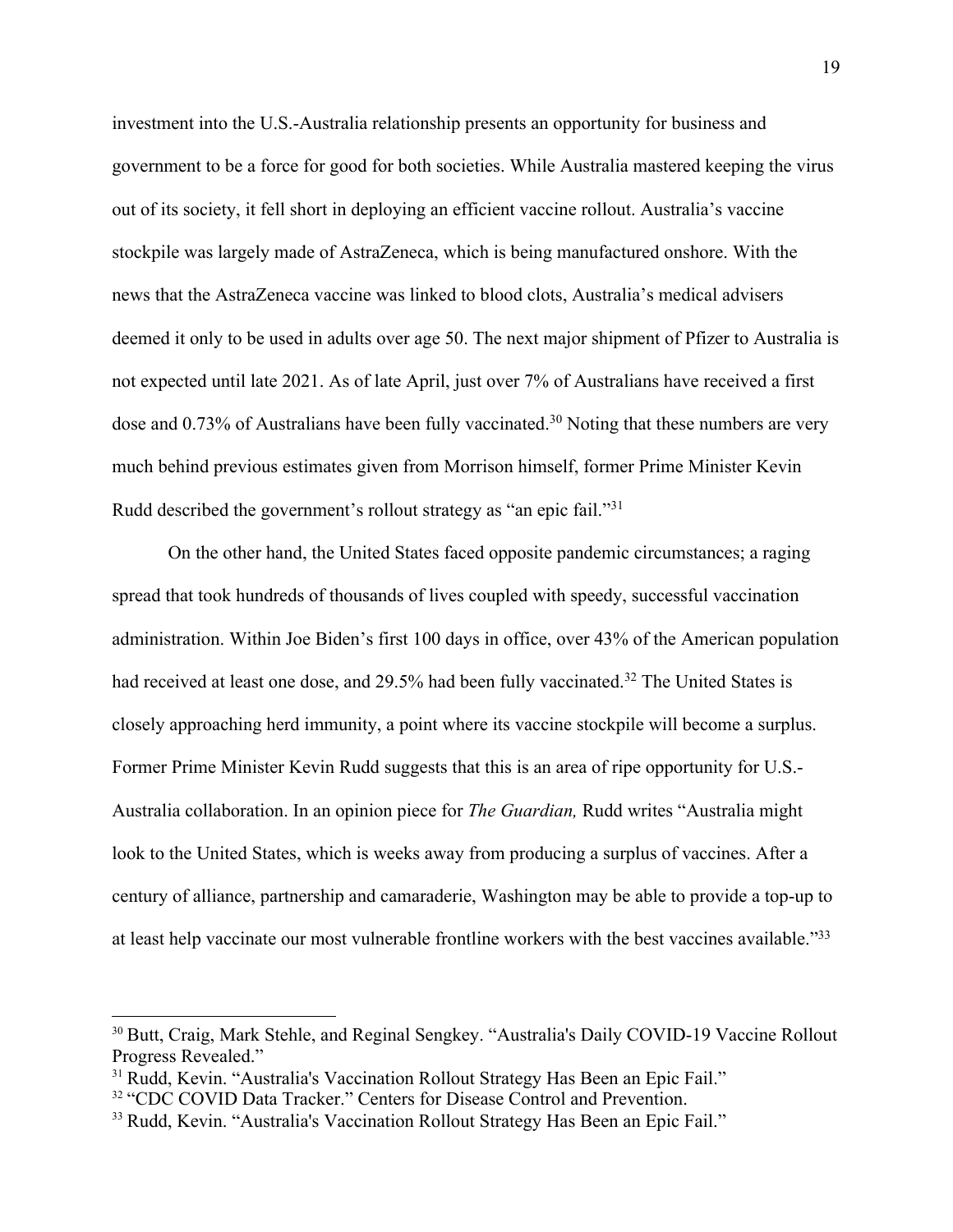Rudd rightly points out that such a collaboration on vaccination efforts would be directly in line with the longstanding economic alliance between both countries.

The political alignment of both countries is promising as well. In the first month of his tenure, Joe Biden's administration convened a meeting of the Quad- the quadrilateral security working group made up of Australia, India, Japan and the United States.<sup>34</sup> The meeting reinforced priorities amongst the four nations to maintain a free and peaceful Asia-Pacific, and keep China's territorial claims at bay.35 This alliance is already proving substantial amidst India's April 2021 pandemic surge, with the other Quad members donating medical and vaccine supplies in support.

#### **CONCLUSION: FILL WORLD NEEDS OR BE LEFT BEHIND**

In conclusion, the United States-Australia alliance is well suited to solve problems together amidst the global recovery from the COVID-19 pandemic. The robust relationship underpinned by shared democratic values, common interests, and cultural affinities<sup>36</sup> positions the countries to evolve democracy as we know it. Through ESG and impact investing into industries such as critical minerals, quantum and AI technologies, and sustainable technologies, both countries can establish long term economic growth that will be resilient into the future. At this unique turning point, the governments and industries of both countries must decide to meet world needs, or risk getting left behind. Past and current collaborations offer proof of demonstrated collaborative success, which positions future collaborations between the United States and Australia to be ones that powerfully use business as a force for good.

<sup>&</sup>lt;sup>34</sup> The Indian Express Editorial Board. "The Quad Endures."

<sup>&</sup>lt;sup>35</sup> "Ahead of Quad Meeting, PM Modi Speaks with 'Good Friend' Scott Morrison, Discusses Peace, Security in Indo-Pacific."

<sup>&</sup>lt;sup>36</sup> "U.S. Relations With Australia." U.S. Department of State.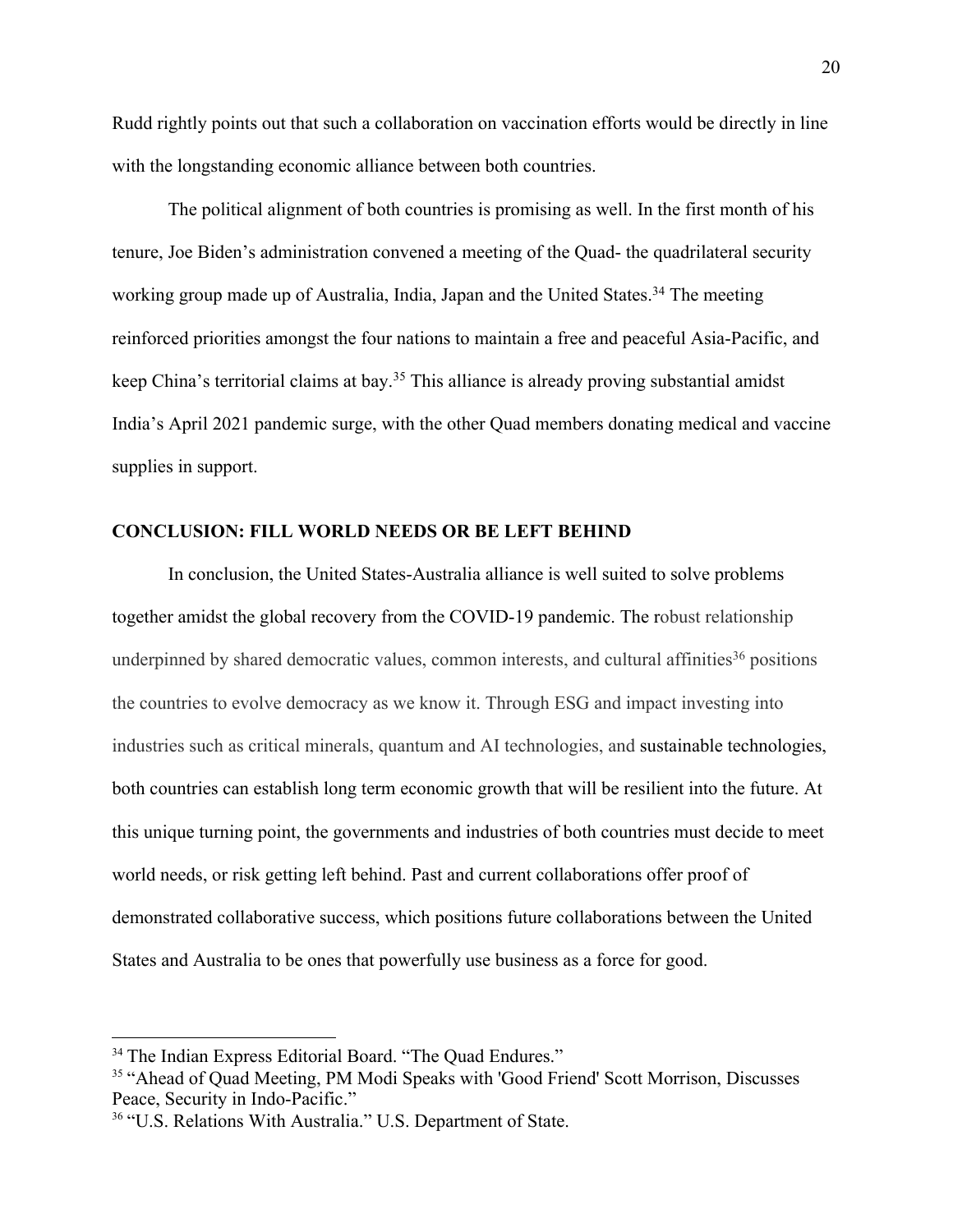#### Bibliography

"About Us." American Australian Association, March 17, 2021. https://www.americanaustralian.org/about-us/.

"About Us." PerthUSAsia Centre. Accessed May 5, 2021. https://perthusasia.edu.au/about-us.

"Ahead of Quad Meeting, PM Modi Speaks with 'Good Friend' Scott Morrison, Discusses Peace, Security in Indo-Pacific." ANI News, February 18, 2021.

https://www.aninews.in/news/world/asia/ahead-of-quad-meeting-pm-modi-speaks-withgood-friend-scott-morrison-discusses-peace-security-in-indo-pacific20210218180032/.

- "Australia-United States FTA." Australian Government Department of Foreign Affairs and Trade, January 1, 2005. https://www.dfat.gov.au/trade/agreements/inforce/ausfta/Pages/australia-united-states-fta.
- Baldwin, Ken, Andrew Blaker, and Matthew Stocks. "At Its Current Rate, Australia Is on Track for 50% Renewable Electricity in 2025." ANU College of Science. The Australian National University, September 10, 2018. https://science.anu.edu.au/newsevents/news/its-current-rate-australia-track-50-renewable-electricity-2025#:~:text=News- ,At%20its%20current%20rate%2C%20Australia%20is%20on%20track,50%25%20rene wable%20electricity%20in%202025&text=The%20Australian%20renewable%20energy %20industry,reach%2050%25%20renewables%20in%202025.
- Bloomberg Editorial Board. "How to Ease China's Hold on Rare Earths." Bloomberg.com. Bloomberg, March 25, 2021. https://www.bloomberg.com/opinion/articles/2021-03- 25/how-u-s-should-ease-china-s-rare-earth-

dominance?cmpid=BBD032521\_CUS&utm\_medium=email&utm\_source=newsletter&ut m term=210325&utm campaign=closeamericas&sref=kIbSa7bh.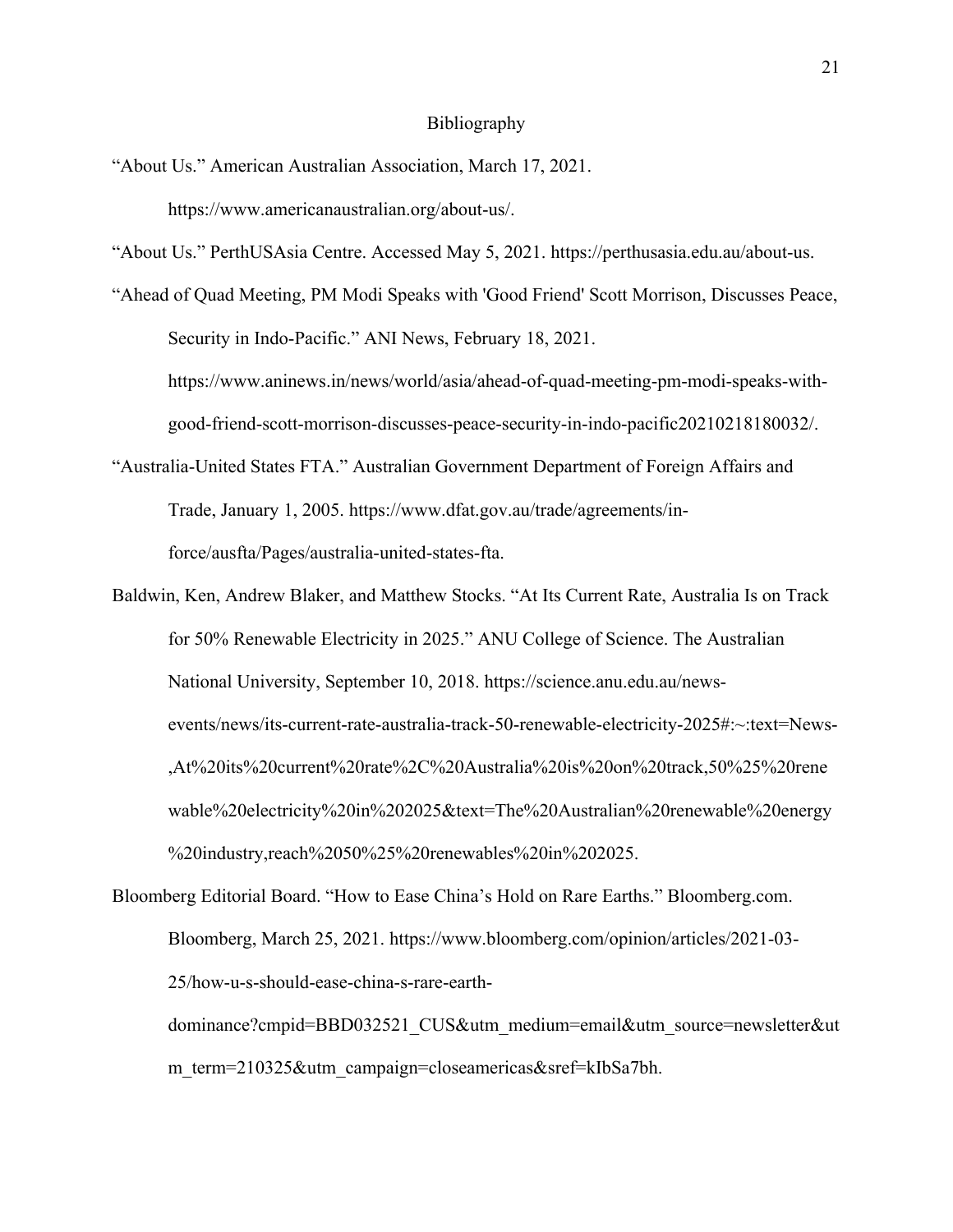- Butt, Craig, Mark Stehle, and Reginal Sengkey. "Australia's Daily COVID-19 Vaccine Rollout Progress Revealed." The Sydney Morning Herald. The Sydney Morning Herald, April 26, 2021. https://www.smh.com.au/national/australia-s-daily-covid-19-vaccine-rolloutprogress-revealed-20210420-p57ks7.html.
- "CDC COVID Data Tracker." Centers for Disease Control and Prevention. Centers for Disease Control and Prevention. Accessed May 5, 2021. https://covid.cdc.gov/covid-datatracker/#vaccinations.
- "China's 'One Belt, One Road' Initiative." Parliament of Australia. Parliament of Australia, May 11, 2017.

https://www.aph.gov.au/about\_parliament/parliamentary\_departments/parliamentary\_libr ary/pubs/briefingbook45p/chinasroad.

- Chung, Frank. "PM to Tear up Victoria's Belt and Road Deal." news.com.au. Nationwide News Pty Ltd, February 16, 2021. https://www.news.com.au/finance/economy/worldeconomy/scott-morrison-expected-to-tear-up-victorias-belt-and-road-deal-with-chinawithin-weeks/news-story/580f1d9baed69f064945bd38532becc3.
- "Embassy & Consulates." U.S. Embassy & Consulates in Australia. U.S. Department of State, June 24, 2016. https://au.usembassy.gov/embassy-consulates/.
- "ESG Oversight: The Corporate Director's Guide." PwC. PricewaterhouseCoopers, LLP, n.d. Accessed May 5, 2021.
- "Explainer: A Brief History of AUSMIN." United States Studies Centre, July 19, 2018. https://www.ussc.edu.au/analysis/a-brief-history-of-ausmin.
- "Fact Sheet: 2018 Australia-U.S. Ministerial Consultations." East Asia & Pacific. U.S. Embassy & Consulates in Australia, July 24, 2018. https://au.usembassy.gov/fact-sheet-2018 australia-u-s-ministerial-consultations/.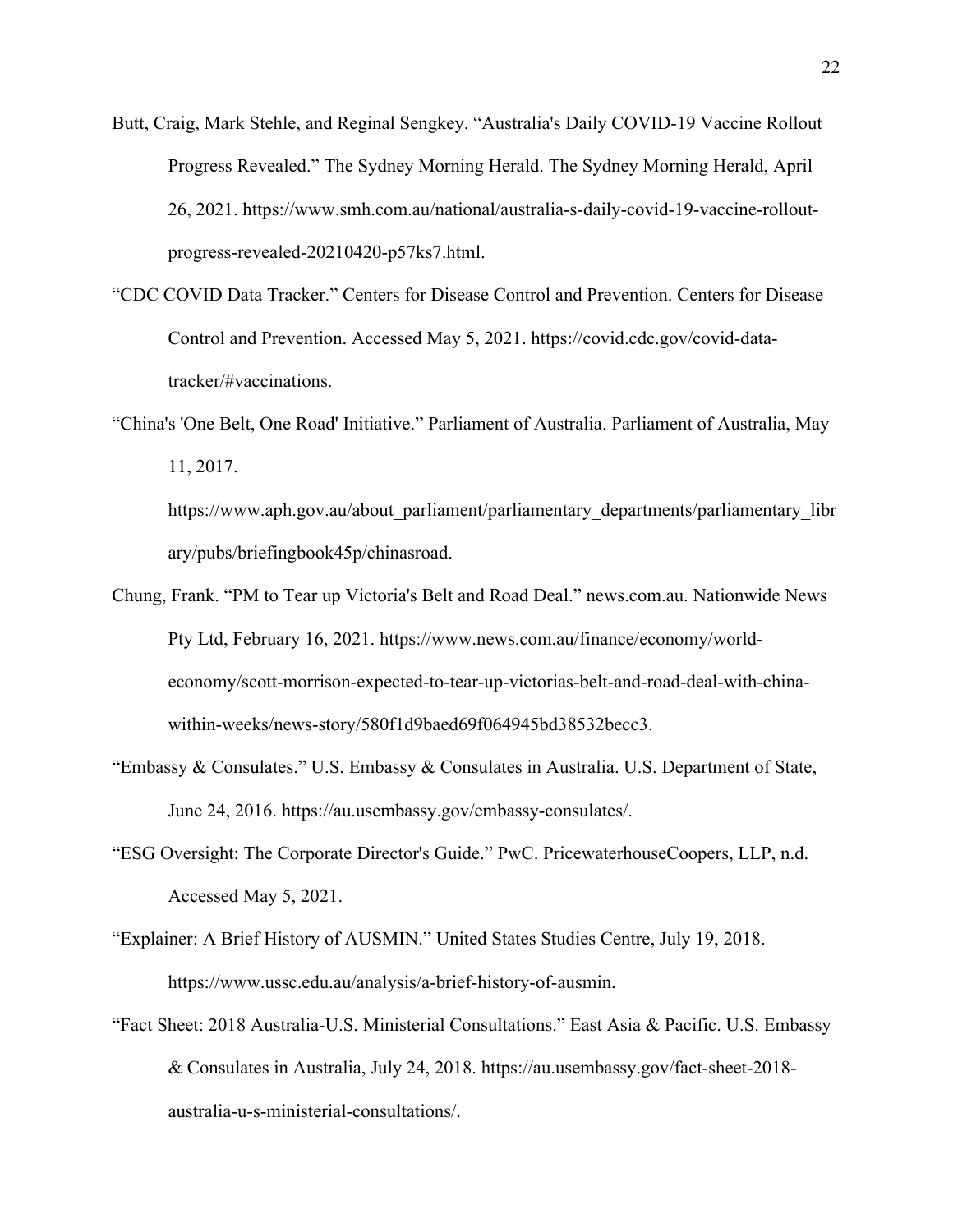Hayes, Kelly. "Ellume COVID-19 Home Test: US Awards \$231M Contract to Provide over-the-Counter Kits." FOX 29 News Philadelphia. FOX 29 News Philadelphia, February 4, 2021. https://www.fox29.com/news/ellume-covid-19-home-test-us-awards-231mcontract-to-provide-over-the-counter-kits.

Heath, Michael. "Australia's Inward Turn Earns a Faster Rebound Than Expected." Bloomberg.com. Bloomberg, March 3, 2021. https://www.bloomberg.com/news/articles/2021-03-03/australia-is-rethinking-chinaglobalization-after-closing-borders.

- Honan, Kim, and Keely Johnson. "Lobsters, Prawns Snapped up by Australians in Pre-Christmas Seafood Bonanza." ABC News. Australian Broadcasting Corporation, January 6, 2021. https://www.abc.net.au/news/rural/2021-01-06/christmas-seafood-sales-up-30-pc-afterchinas-ban-on-lobsters/13035636.
- Hui, Mary. "The US Is Taking Steps towards Breaking China's Rare Earths Monopoly." Quartz. Quartz Media, Inc., February 5, 2021. https://qz.com/1969069/the-us-takes-steps-tobreak-chinas-rare-earths-monopoly/.
- Liveris, James. "\$45 Million in Lost Crops: Grocery Prices Could Soar as Australian Food Supply Shrinks." ABC News. Australian Broadcasting Corporation, February 8, 2021. https://www.abc.net.au/news/rural/2021-02-09/national-lost-crop-register-surpasses-45 million-in-losses/13132274.
- Madhavan, Bindu, and Andre Wenz. "Quantum Computing Exploring the Next Potential Paradigm Shift in High Performance Computing." SAP Blogs. SAP, September 18, 2017. https://blogs.sap.com/2017/09/18/edit-quantum-computing-exploring-the-next-potentialparadigm-shift-in-high-performance-computing/.

Mao, Frances. "How a Blow to Australian Wine Shows Tensions with China." BBC News. BBC,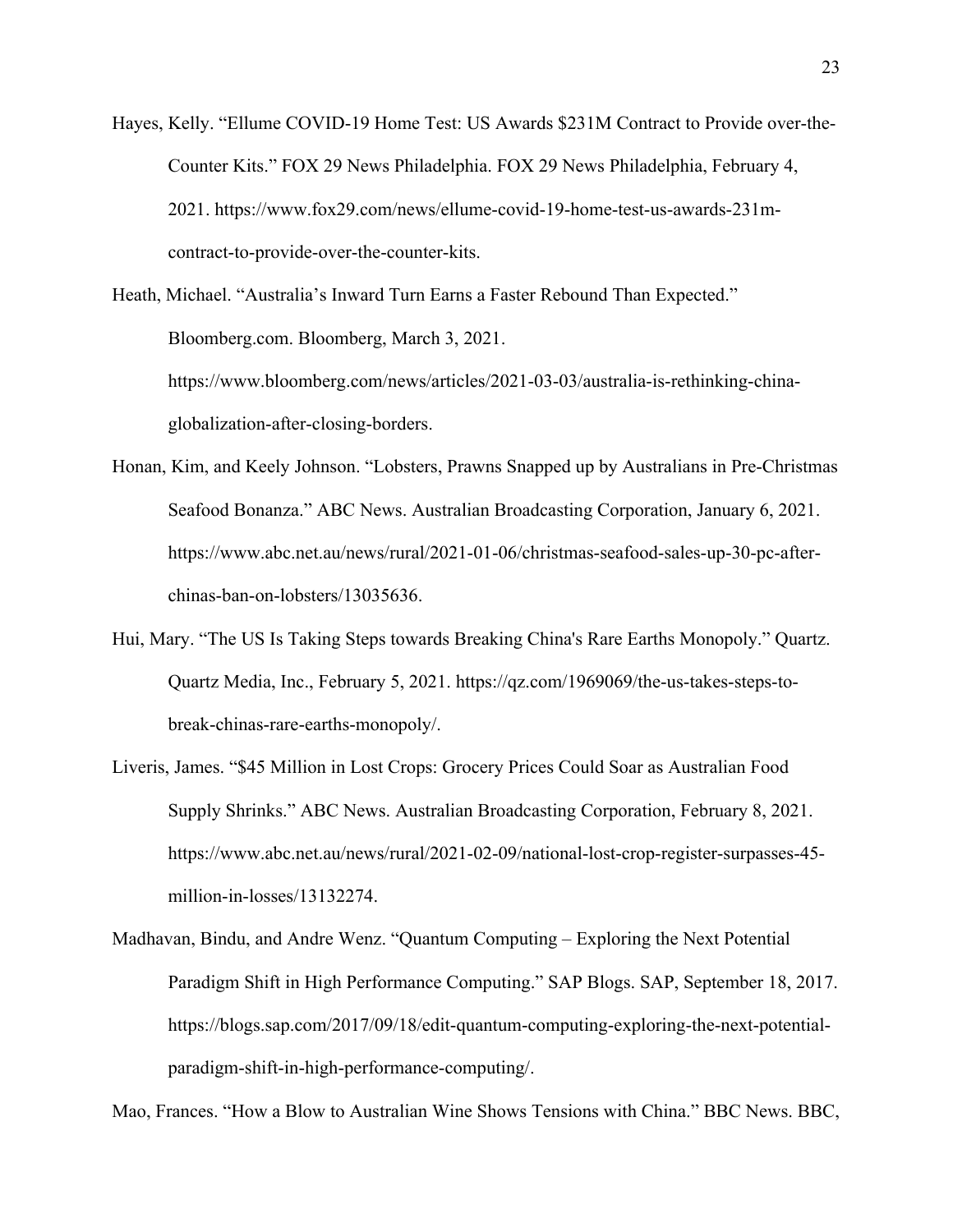December 3, 2020. https://www.bbc.com/news/world-australia-55167882.

- "Mission and History." United States Studies Centre. Accessed May 5, 2021. https://www.ussc.edu.au/about/mission.
- Morrison, Scott. "Great to Speak to US President Joe Biden." Facebook. Scott Morrison, February 3, 2021. https://www.facebook.com/scottmorrison4cook/photos/a.729865237057882/3955624771 148563/?type=3&source=48.
- "Our Locations." Australia in the USA. Embassy of Australia, May 5, 2021. https://usa.embassy.gov.au/our-locations.
- Redrup, Yolanda. "Fast-Tracked Visas Win Tech Sector Support." Australian Financial Review, August 13, 2019. https://www.afr.com/technology/fast-tracked-visas-win-tech-sectorsupport-20190813-p52gl2.
- Rothaermel, Frank T. Strategic Management. Fifth Editioned. New York, New York: McGraw Hill Education, 2021.
- Rudd, Kevin. "Australia's Vaccination Rollout Strategy Has Been an Epic Fail. Now Scott Morrison Is Trying to Gaslight Us." The Guardian. Guardian News and Media, April 11, 2021. https://www.theguardian.com/commentisfree/2021/apr/12/australias-vaccinationrollout-strategy-has-been-an-epic-fail-now-scott-morrison-is-trying-to-gaslight-us.
- "San Francisco Landing Pad." Australian Trade and Investment Commission. Accessed May 5, 2021. https://www.austrade.gov.au/landingpads/locations/san-francisco.
- Scott, Jason. "China Blasts Australia's Decision to Cancel Belt and Road Deal." Bloomberg.com. Bloomberg, April 21, 2021. https://www.bloomberg.com/news/articles/2021-04-21/australia-cancels-state-s-deals-

with-china-s-belt-and-road?sref=kIbSa7bh.